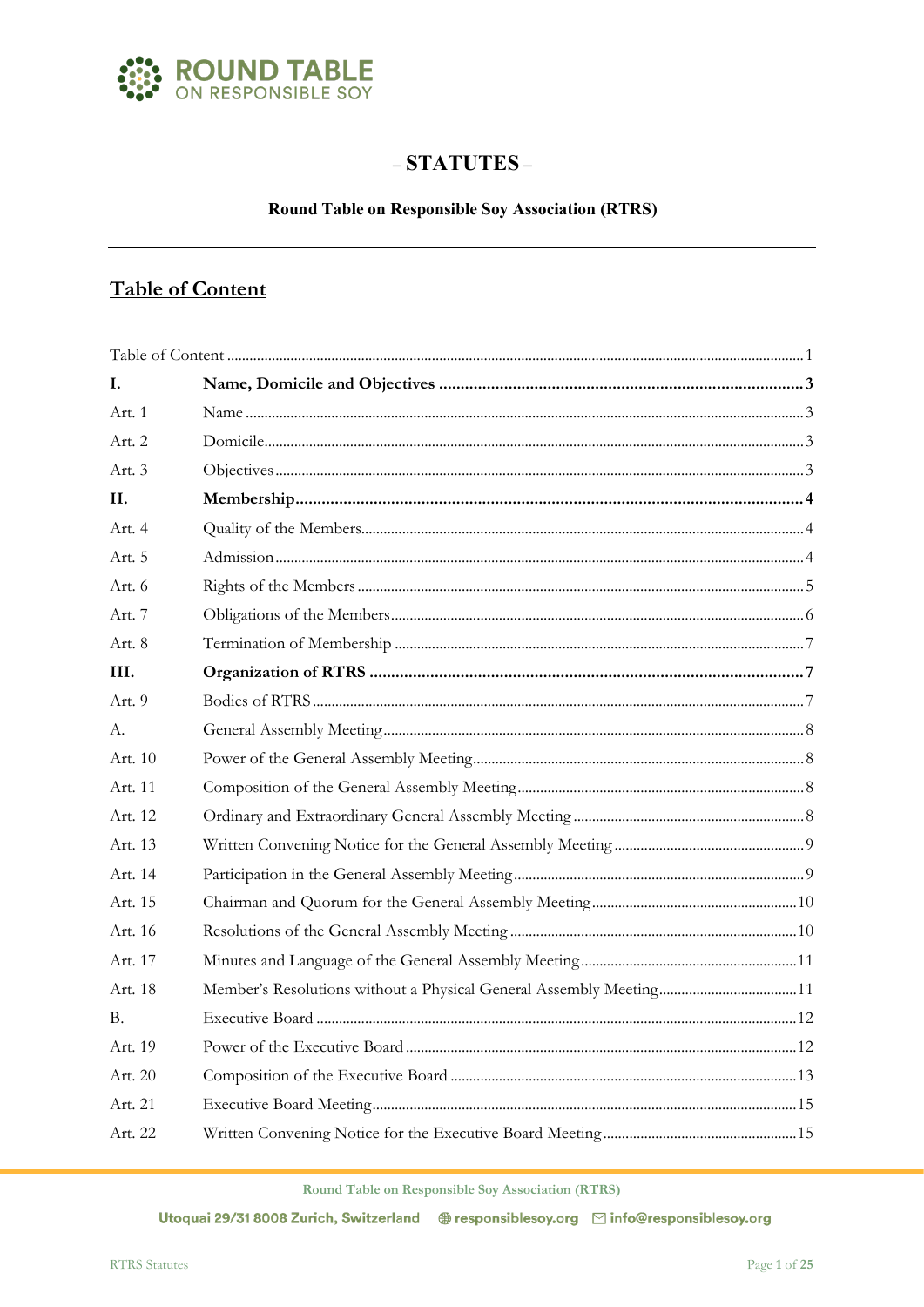

| Art. 23 |  |  |  |
|---------|--|--|--|
| Art. 24 |  |  |  |
| Art. 25 |  |  |  |
| Art. 26 |  |  |  |
| Art. 27 |  |  |  |
| Art. 28 |  |  |  |
| C.      |  |  |  |
| Art. 29 |  |  |  |
| Art. 30 |  |  |  |
| Art. 31 |  |  |  |
| IV.     |  |  |  |
| Art. 32 |  |  |  |
| Art. 33 |  |  |  |
| Art. 34 |  |  |  |
| V.      |  |  |  |
| Art. 35 |  |  |  |
| Art. 36 |  |  |  |
| Art. 37 |  |  |  |
| VI.     |  |  |  |
| Art. 38 |  |  |  |
| Art. 39 |  |  |  |
| Art. 40 |  |  |  |
| Art. 41 |  |  |  |
| VII.    |  |  |  |
| Art. 42 |  |  |  |
| Art. 43 |  |  |  |
| VIII.   |  |  |  |
| Art. 44 |  |  |  |
| Art. 45 |  |  |  |

Round Table on Responsible Soy Association (RTRS)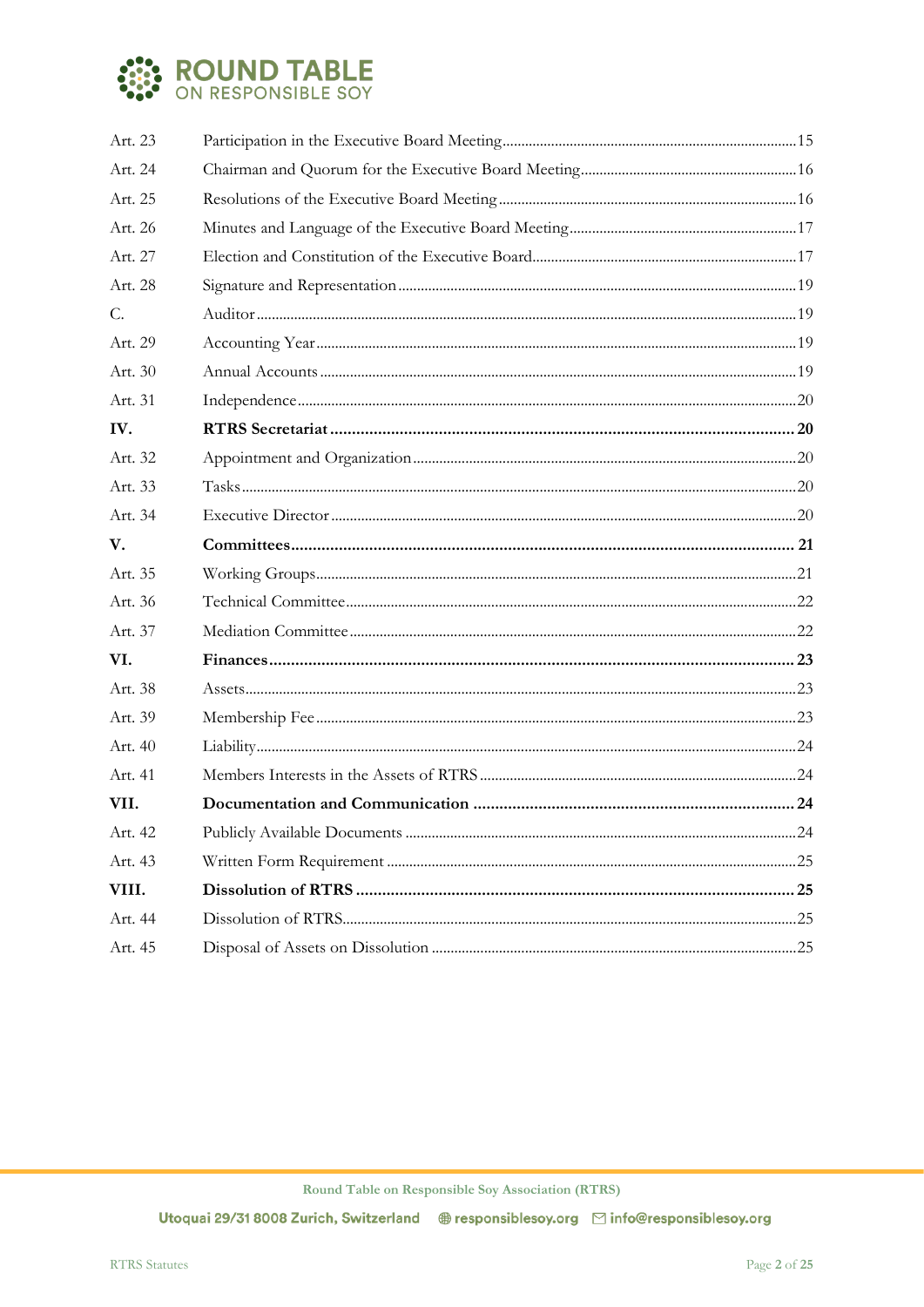

## <span id="page-2-0"></span>**I. Name, Domicile and Objectives**

#### <span id="page-2-1"></span>**Art. 1 Name**

An association named Round Table on Responsible Soy Association (RTRS) ("RTRS"), is incorporated according to article 60 and following of the Swiss Civil Code. RTRS is a legal entity under Swiss Law.

## <span id="page-2-2"></span>**Art. 2 Domicile**

- 1 The domicile of RTRS is in the city of Zurich, Switzerland.
- <span id="page-2-3"></span>2 RTRS operates internationally.

#### **Art. 3 Objectives**

- 1 RTRS abstains from profit or self-help purposes.
- 2 The objectives of RTRS are to promote the growth on production, trade, and use of responsible soy through co-operation with actors in and relevant to the soy value chain from production to consumption in an open dialogue with stakeholders including producers, suppliers, manufacturers, retailers, financial institutions, civil society organizations and other relevant actors.
- 3 Responsible soy is economically viable, socially beneficial, and environmentally appropriate. In particular, RTRS shall facilitate a global dialogue on responsible soy:
	- as a forum to discuss and develop solutions, aiming to reach consensus, on the key economic, social and environmental impacts of soy among the various stakeholders;
	- by communicating issues regarding responsible soy production, processing, trading, and use in commercial products, and consumption to a wide range of global stakeholders;
	- as a forum for developing and promoting definitions for responsible soy production, processing, trading and consumption with criteria that addresses economic, social and environmental issues embodied in RTRS Standards through its Principles, Criteria, Indicators, and Verification & Accreditation System;
	- by mobilizing participants to the multi-stakeholder process;
	- by organizing round table conferences and technical workshops;
	- as a recognized international forum monitoring the status of responsible production, processing, trading and consumption of soy.
- 4 RTRS is a transparent and open organization that unites stakeholders from three constituencies as per article 4 hereinafter making every effort to disclose and promote its processes to the public and share its findings and conclusions developed in RTRS Standards through its Principles, Criteria, Indicators and Verification &Accreditation System with members and non-members.
- It is fundamental to the integrity, credibility and continued progress of RTRS that every member sincerely supports, implements and follows up on this global multi-stakeholder process that promotes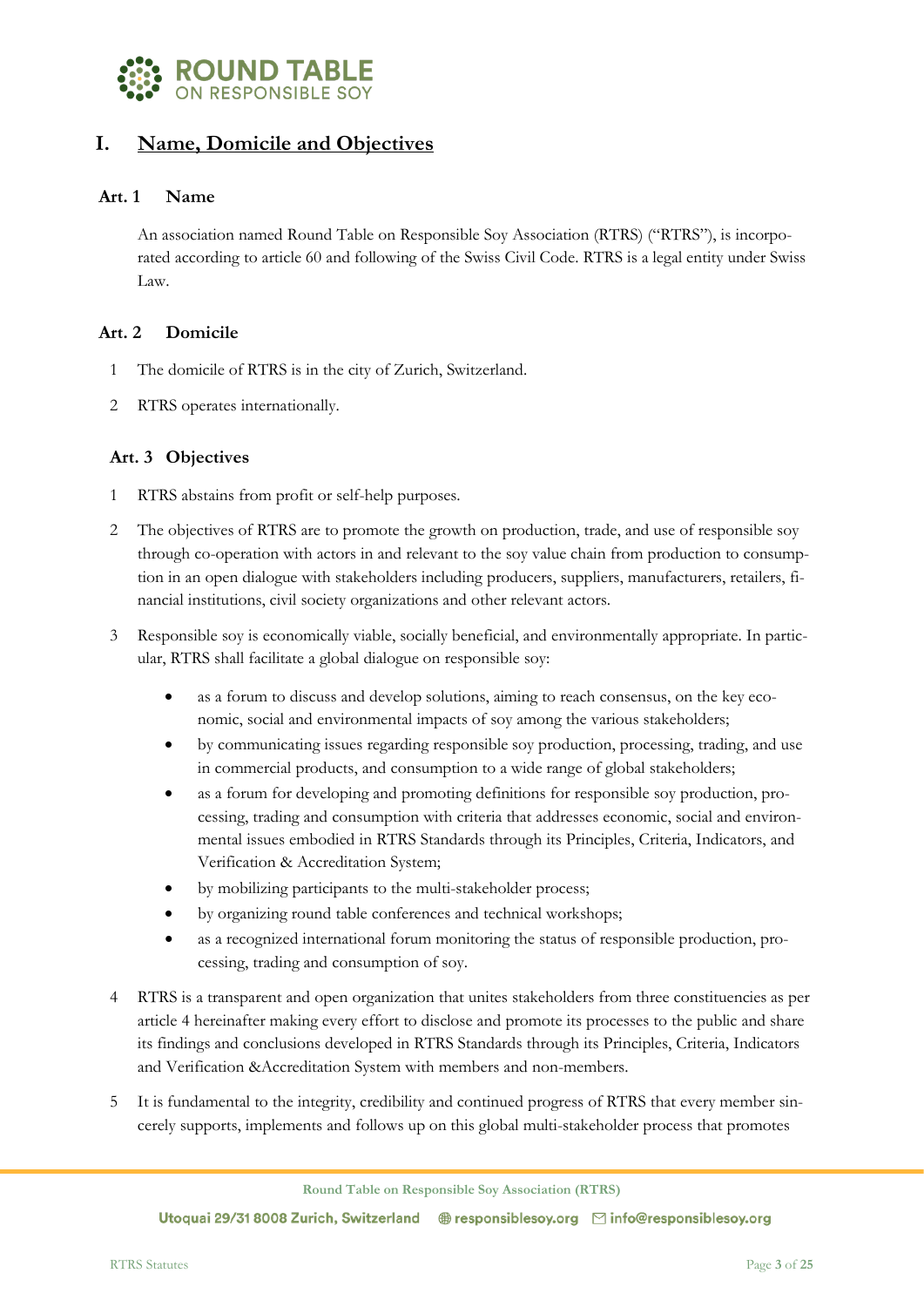

responsible soy production, processing, trading and consumption.

# <span id="page-3-0"></span>**II. Membership**

#### <span id="page-3-1"></span>**Art. 4 Quality of the Members**

- 1 RTRS shall be composed of two categories of members (collectively "Members"):
	- Participating Members with voting rights and
	- Observing Members without voting rights.
- 2 Members may be individuals (aged at least 18 ["Individual Members"]) or organizations (legal entities and simple partnerships ["Member Organizations"]).
- 3 Individual Members may not simultaneously be employees of a Member Organization or of the RTRS Secretariat. Should an existing Individual Member become an employee of a Member Organization or of the RTRS Secretariat such Individual Member's rights shall be automatically suspended for the term of such employment.
- 4 Participating Members shall be willing to actively contribute to the objectives of RTRS as actors in the soy value chain by representing one of the constituencies.
- 5 Each Participating Member shall belong to one of the three constituencies:
	- Producers;
	- Industry, Trade and Finance; or
	- Civil Society Organizations.
- 6 Other organizations and individuals not falling within one of the three constituencies but demonstrating agreement with the objectives of RTRS such as regulatory authorities, governmental agencies, academia and major donors may request membership only as Observing Members to be admitted at the discretion of the Executive Board.

#### <span id="page-3-2"></span>**Art. 5 Admission**

- 1 In order to become a Member an admission request must be submitted to the RTRS Secretariat to the attention of the Executive Board which shall decide on such request. The party requesting to become a Participating Member must specify and qualify for one of the three constituencies.
- 2 All admission requests must be accompanied by:
	- a brief description of the requesting party including basic contact information (organization's representatives, web page) and location, a mission statement, the specific relationship to the soy value chain, and objectives for participating in RTRS;
	- further institutional information providing indications on economic, social and environmental performance, other voluntary certifications and membership in further related initiatives;

**Round Table on Responsible Soy Association (RTRS)**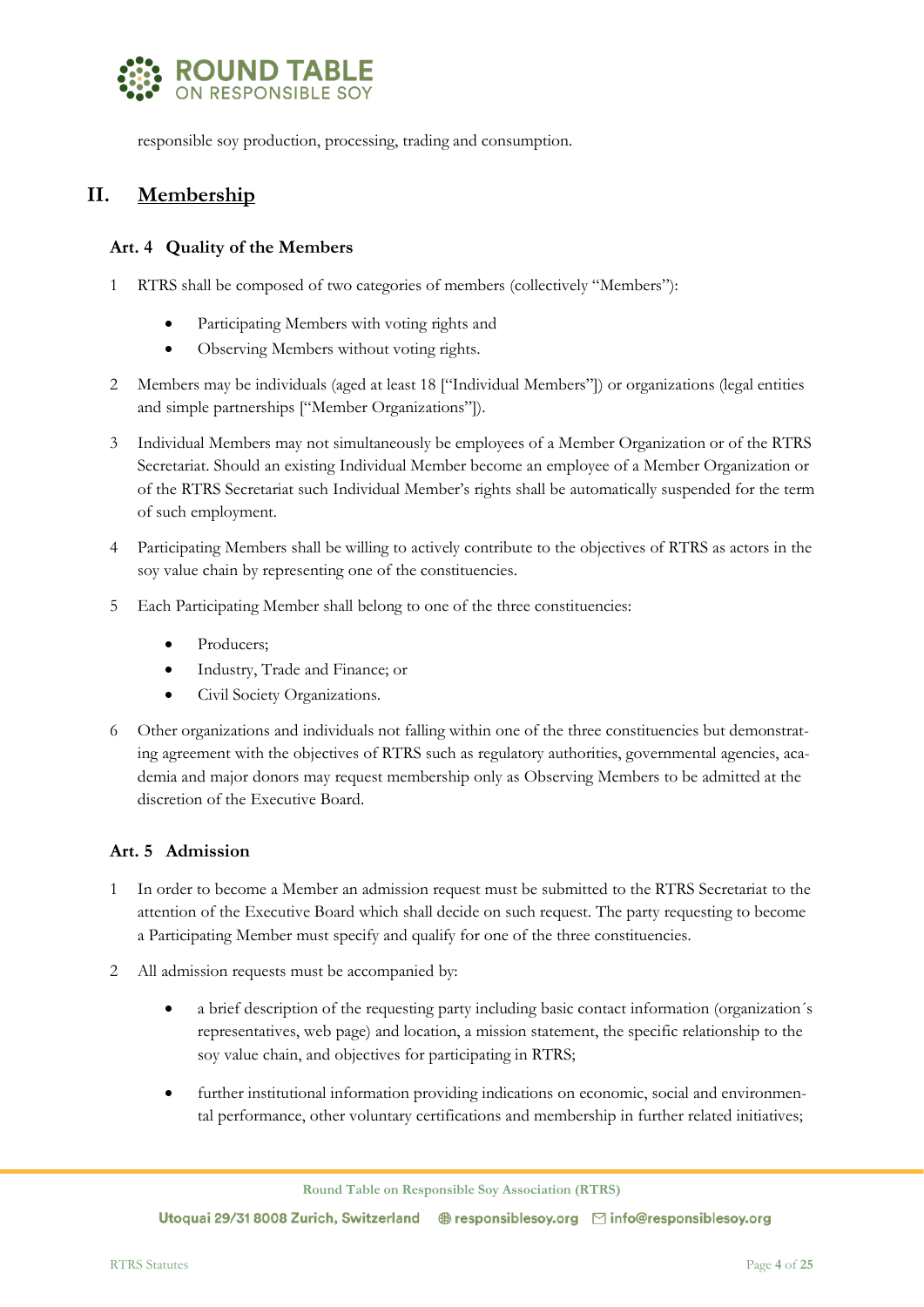

- a statement that the requesting party supports the objectives (vision and mission) of RTRS and commits to progressively promoting and implementing the solutions developed, owned and suggested by RTRS in its own organization to the extent possible, that it will be transparent to the fulfilment on this commitment by among others reporting its annual communication of progress in accordance with RTRS regulations;
- a statement that the requesting party will respect, protect and contribute to the reputation of RTRS and its solutions, and that it understands that not meeting this requirement may be sufficient ground for suspension or termination of the membership;
- in the case of an international, small scale Civil Society Organization in a developed country, written evidence of an annual budget of under EUR 250,000,00.
- 3 The Executive Board may ask for additional information about the requesting party and may specify additional formalities for the admission request in further regulations.
- 4 The approval of an admission request by the Executive Board requires the consent of six of its members, two from each constituency, by written notification of support for the requesting party to the RTRS Secretariat taking into account any economic, social or environmental as well as legal grievances, the bona fide status of the requesting party and the intention to genuinely support RTRS and its activities.
- 5 The Executive Board can reject a request to become a Member on grounds that the requesting party has neither a publicly available commitment to responsible soy nor a valid stakeholder interest in the objectives of RTRS or on any other reason.
- 6 The RTRS Secretariat will inform the requesting party of the resolution made by the Executive Board to either admit or reject the admission request. The admission will become effective upon receipt of the written confirmation by the requesting party to be issued by the RTRS Secretariat.

## <span id="page-4-0"></span>**Art. 6 Rights of the Members**

- 1 Members have the right to be informed about the activities of RTRS by the RTRS Secretariat and shall have access to all tools and services that are provided by the RTRS Secretariat.
- 2 Members have the right to participate in all RTRS organized activities and extraordinary events.
- 3 The Executive Board may decide
	- to apply charges or fees in addition to the membership fee for Members to be entitled to participate in such RTRS organized activities and extraordinary events;
	- to limit the number of possible participants for organizational purposes provided that the criteria applicable to select the participants are not discriminatory against a particular Member.
- If a Member applies to be present at such RTRS organized activities or extraordinary events the resolution of the Executive Board cannot be disputed by any other Member. Any controversies in relation to the participation in RTRS organized activities and extraordinary events shall be resolved by the Mediation Committee.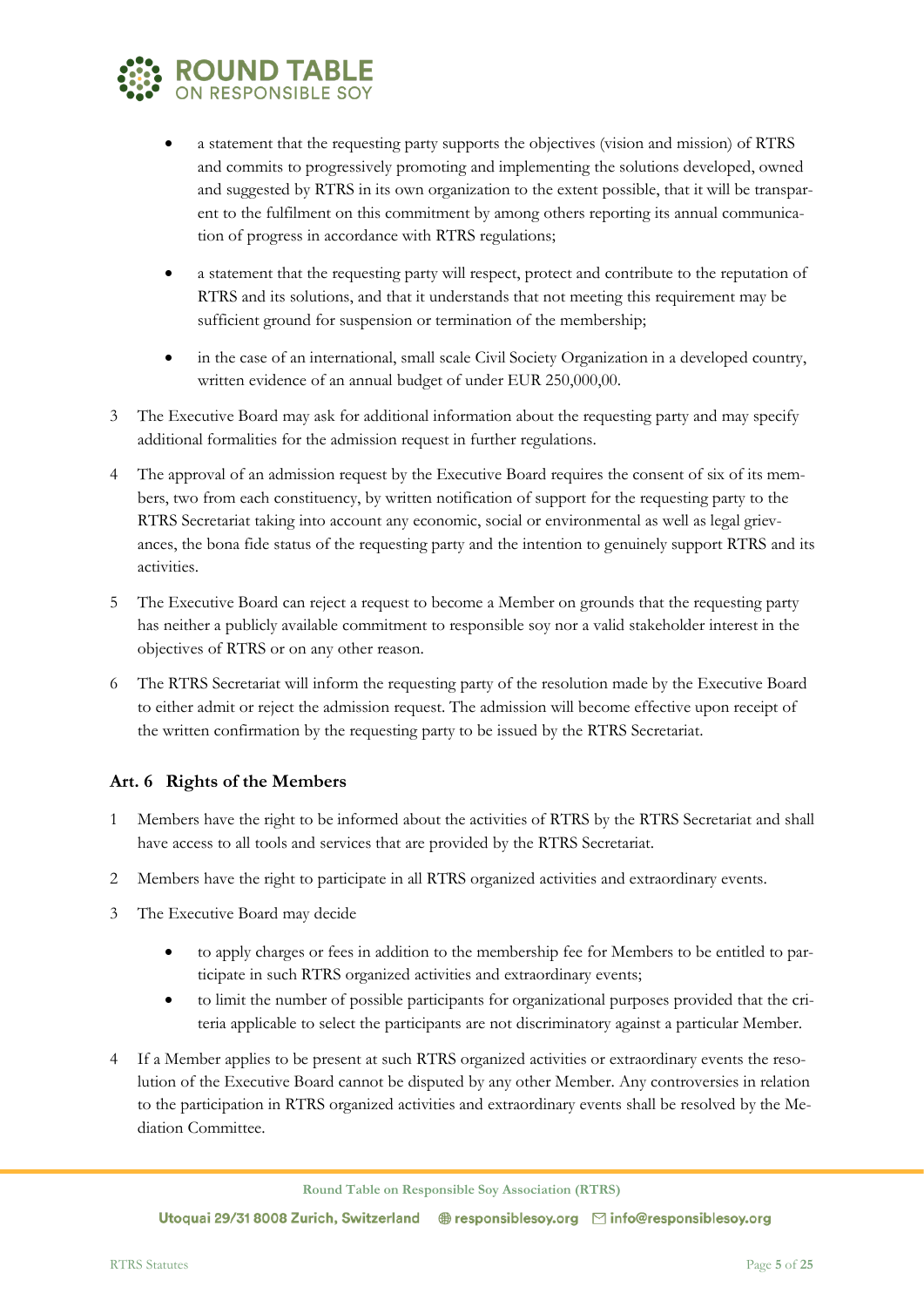

- 5 Participating Members have voting rights at a General Assembly Meeting and may submit motions to be presented to the Executive Board and subsequently be voted upon in the General Assembly Meeting.
- 6 Participating Members have the right to elect representatives of their constituency for the Executive Board and are eligible for representation in the Executive Board in their respective constituency as provided for in article 20.
- 7 Observing Members may attend but have no voting rights at a General Assembly Meeting and are not eligible for representation in the Executive Board.

## <span id="page-5-0"></span>**Art. 7 Obligations of the Members**

- 1 Members shall pay an annual membership fee until 1 April of each calendar year.
- 2 Members are expected to actively participate in RTRS and respect and contribute to its principles and goals as well as to support its objectives. Members shall continuously make their soy supply chain more responsible. Members are further expected to be committed to an open, transparent and collective-driven engagement with interested parties and particularly amongst the Members actively seeking resolution of conflict in a timely manner. The Members shall aim at representing the interests and needs of their constituencies and seek internal communication.
- 3 Members shall ensure that their commitment to the objectives of RTRS is substantiated by adequate financial and personnel resources.
- 4 Members shall inform about the ongoing process to the public in a suitable way and to grant free access to information, documents and papers produced during the process to other Members acknowledging that no Member is expected to share information that is deemed to be confidential or proprietary.
- 5 Participating Member shall by way of a written annual progress report to be submitted to the RTRS Secretariat following the end of the calendar year, however no later than 1 April of the following year, inform, in particular:
	- on their activities and experiences with the Principles and Criteria of RTRS towards the objectives of RTRS and promoting the responsible production, processing, trading and consumption of soy, and
	- on their activities and experiences with the material produced and tools and services that are provided by RTRS,

in order to enable a consistent and credible communication.

- 6 The RTRS Secretariat shall decide on the format of the written annual progress report in further regulations against the following fundamental requirements:
	- specification of the steps taken in the previous year;
	- specification of the steps intended for the following year and for the long term commitment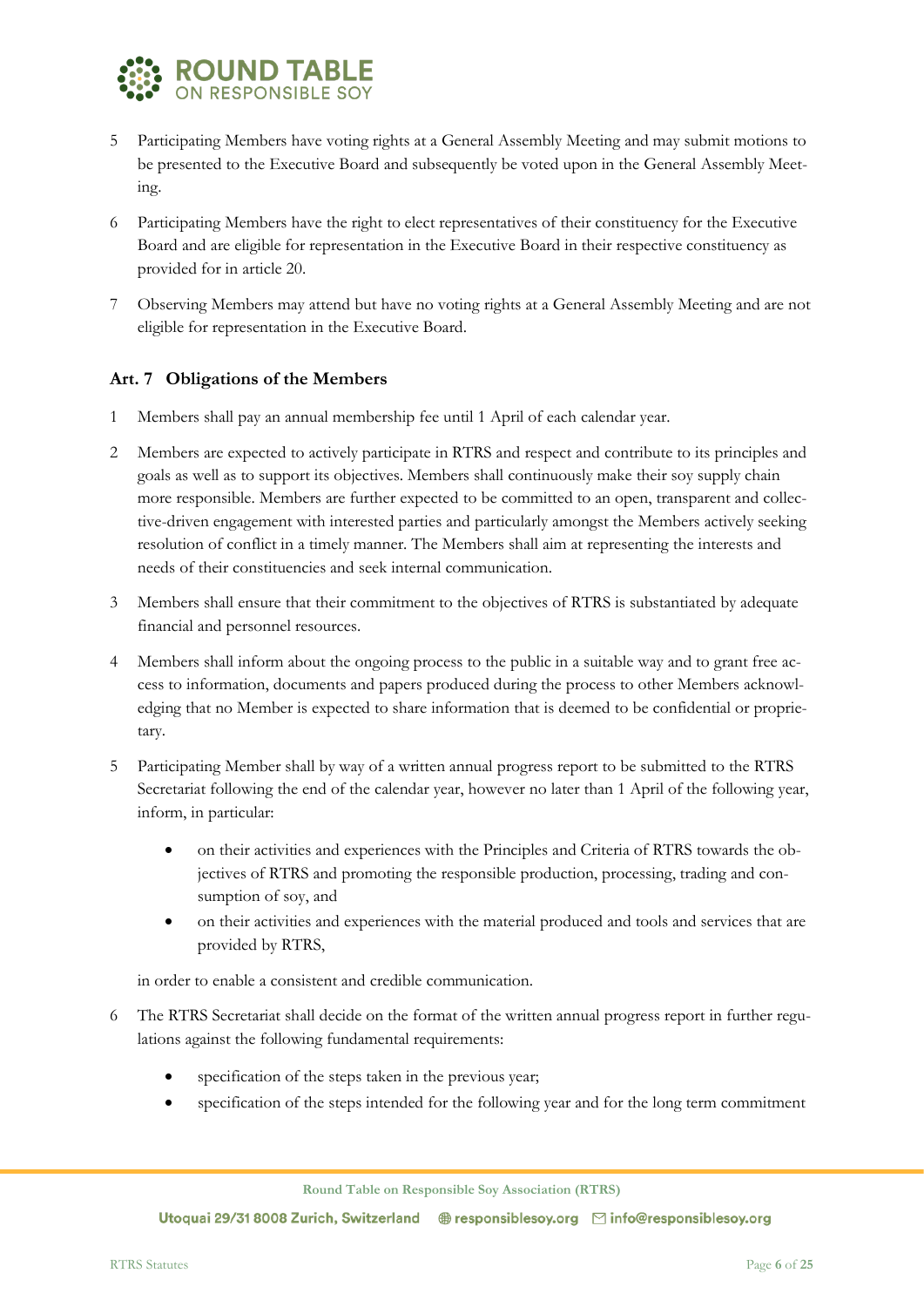

designed in a time-bound plan of working towards producing or buying RTRS certified responsible soy, including any or a combination of the RTRS approved supply chain mechanisms, and those relevant to the scope of the relevant Participating Member's operations.

- 7 Based on such written annual progress report submitted by the Participating Members the RTRS Secretariat will arrange for an annual RTRS publication collating and summarizing the progress made and listing both the Participating Members complying with the requirements applicable to the written annual progress report and the Participating Members failing to do so.
- 8 Members will not make any misleading or unsubstantiated claims about the production, procurement or use of RTRS certified soy. Violation to this rule can be considered a major non-compliance to the RTRS Statutes.

## <span id="page-6-0"></span>**Art. 8 Termination of Membership**

- 1 A membership and all rights of a Member shall cease by virtue of:
	- resignation by letter to the RTRS Secretariat (voluntary withdrawal);
	- death of an Individual Member or dissolution of a Member Organization;
	- expulsion ratified by the General Assembly Meeting as proposed by the Executive Board
		- − for non-payment of the membership fee or
		- − for serious grounds (including breach of the RTRS Statutes) provided said Member has been duly informed about the allegations and convened to stand before the Executive Board in order to provide explanation and submit a written response. An Executive Board member representing the Member under consideration for expulsion may not vote on this resolution. The resolution to expel a Member requires a simple majority within each constituency. The respective voting shall be made in accordance with the procedure as set forth in article 25.
- 2 Upon resolution of the Executive Board to expel a Member all rights of said Member shall be suspended until the next General Assembly Meeting being required to ratify or revoke such resolution of the Executive Board.
- 3 Membership fees will not be reimbursed upon termination.
- 4 Readmission to RTRS is possible if the respective reasons for the membership ceasing are no longer valid. If a Member seeks readmission after not having paid the membership fee, all dues outstanding must be paid first. Readmission without submitting an admission request as per article 5 is possible at the discretion of the Executive Board.

## <span id="page-6-1"></span>**III. Organization of RTRS**

## <span id="page-6-2"></span>**Art. 9 Bodies of RTRS**

The bodies of RTRS are:

A. the General Assembly Meeting;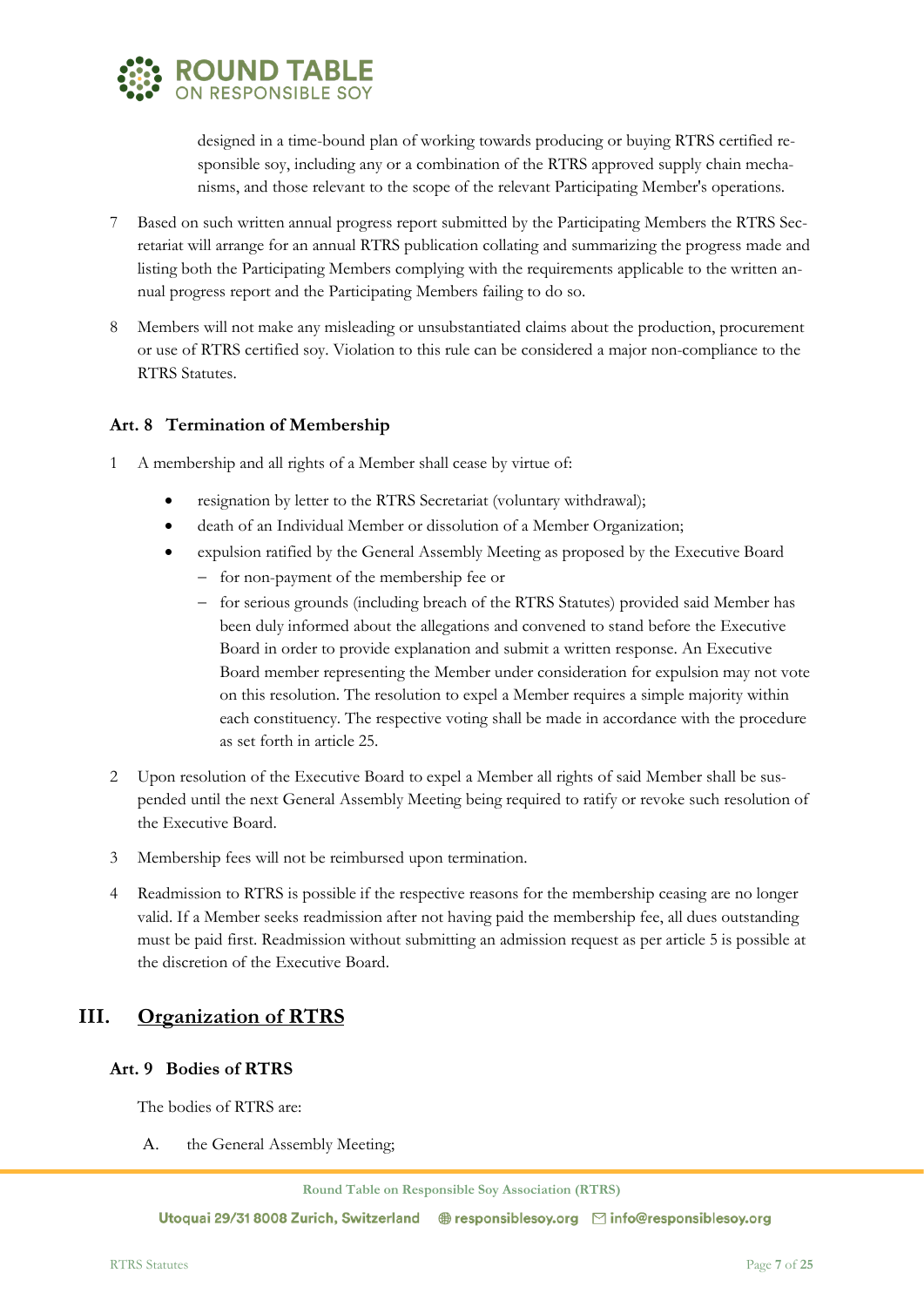

- B. the Executive Board;
- C. the Auditor.

## <span id="page-7-0"></span>**A. General Assembly Meeting**

#### <span id="page-7-1"></span>**Art. 10 Power of the General Assembly Meeting**

- 1 The General Assembly Meeting is the highest resolution-making body of RTRS. In order to safeguard the flexibility of RTRS the General Assembly Meeting will delegate operational activities and most resolution making to the Executive Board.
- 2 The General Assembly Meeting has the power to:
	- elect the members of the Executive Board;
	- elect the Auditor;
	- establish the principle guidelines for the general policy of RTRS;
	- amend the RTRS Statutes;
	- amend the RTRS Standard or any of its Principles, Criteria, Indicators and Verification &Accreditation System;
	- take into consideration and decide on proposals of the Executive Board;
	- approve or reject the annual accounts and budget of RTRS;
	- approve or reject the membership fee proposed by the Executive Board;
	- ratify further regulations proposed by the Executive Board;
	- be the final authority on dispute resolution, if the Executive Board cannot resolve a dispute;
	- decide on the dissolution of RTRS.
- 3 The power of the General Assembly Meeting to validly take resolutions is restricted to the items stated in the agenda of the written convening notice.

## <span id="page-7-2"></span>**Art. 11 Composition of the General Assembly Meeting**

The General Assembly Meeting is composed of all Members or their representatives.

#### <span id="page-7-3"></span>**Art. 12 Ordinary and Extraordinary General Assembly Meeting**

- 1 An ordinary physical General Assembly Meeting is held annually.
- 2 An extraordinary General Assembly Meeting may be called or a written resolution by the Members may be requested:
	- based on a resolution of the Executive Board:
	- at the written request of at least one fifth of the Participating Members (including the items to be tabled on the agenda for such extraordinary General Assembly Meeting);
	- at the written request of the Auditor.

**Round Table on Responsible Soy Association (RTRS)**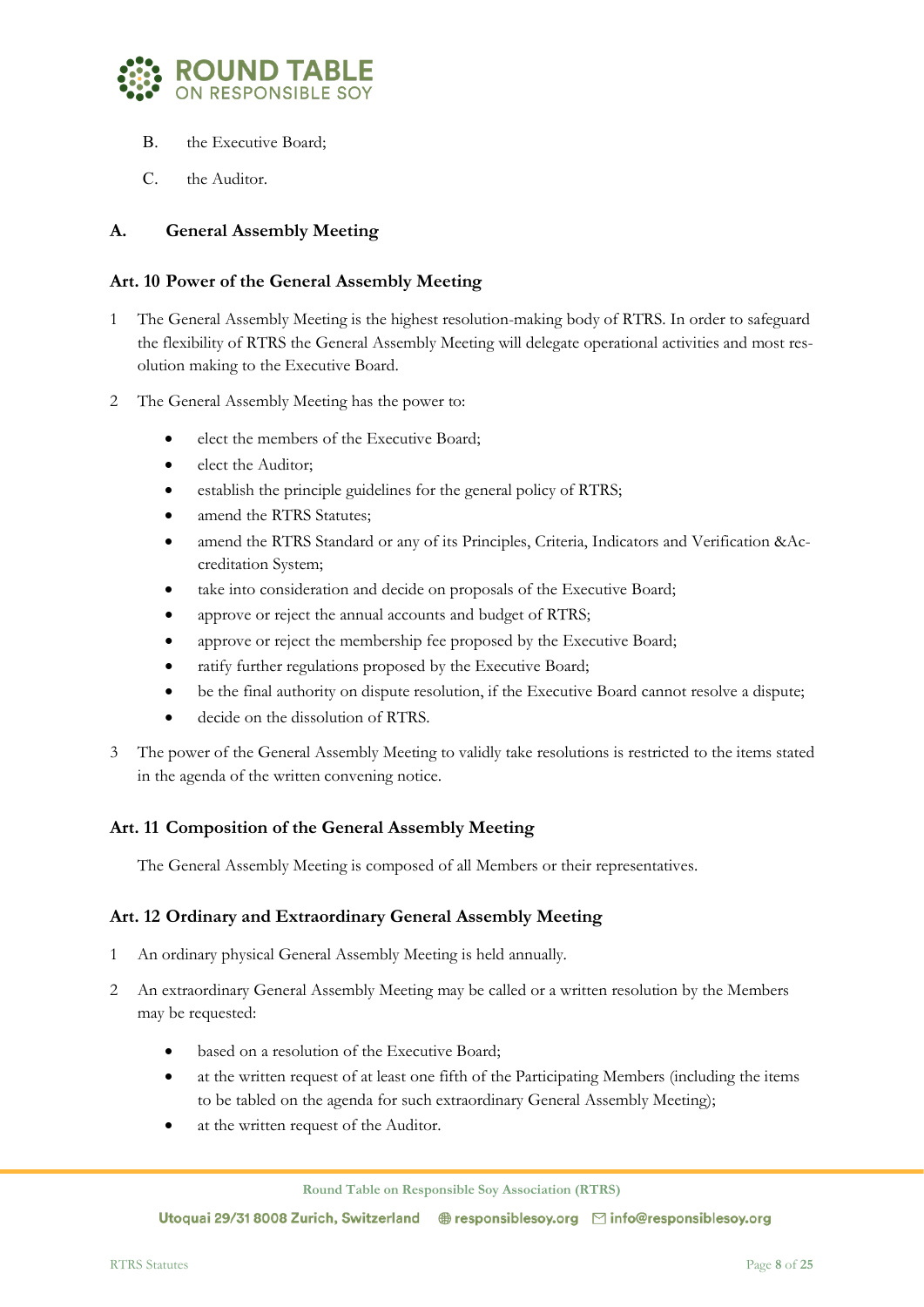

3 Members are encouraged to take part in the General Assembly Meeting and to engage in the discussions within RTRS throughout the year.

#### <span id="page-8-0"></span>**Art. 13 Written Convening Notice for the General Assembly Meeting**

- 1 A written convening notice for the ordinary and extraordinary General Assembly Meeting stating the venue, date, and time as well as the agenda shall be mailed to the Members (by the RTRS Secretariat), with adequate documentation, not less than twenty (20) calendar days prior to the date of the General Assembly Meeting. The written convening notice can be mailed by e-mail and will be published on the RTRS Website. Upon publication on the RTRS Website the written convening notice will be deemed delivered to the Members.
- 2 With a view to the written convening notice Participating Members are invited to propose items to be discussed and decided upon by the General Assembly Meeting by sending motions to the RTRS Secretariat no later than sixty (60) calendar days prior to the General Assembly Meeting. Motions must include a short and comprehensive explanation and be supported by at least two other Participating Members. Amongst such supporting Participating Members at least one supporting Participating Members shall be from another constituency than the Participating Member sending the motion.
- 3 The Executive Board shall prepare a balanced agenda in which all proposed items shall be taken into consideration.

#### <span id="page-8-1"></span>**Art. 14 Participation in the General Assembly Meeting**

- 1 Members wishing to participate in the General Assembly Meeting or to send a representative shall notify the RTRS Secretariat in writing prior to a date determined by the Executive Board and informed by the RTRS Secretariat in the written convening notice.
- 2 If a Participating Member is a Member Organization, such Participating Member shall designate in writing one specific individual person to exercise its voting rights (Designated Delegate). However, more than one individual person of such Member Organization may attend the General Assembly Meeting.
- 3 If a Participating Member is not able to attend a General Assembly Meeting, such Participating Member may delegate the exercise of its voting rights by a power of representation in writing to another Participating Member of the same constituency (including voting instructions) a copy of which shall be submitted by the Participating Member delegating its voting rights to the RTRS Secretariat prior to a date determined by the Executive Board and informed by the RTRS Secretariat in the written convening notice.
- 4 Each Participating Member may act as a representative for up to either five other Participating Members of the same constituency or for one fifth of the Participating Members of the same constituency whatever is higher.
- 5 Non-members wishing to attend as observers the General Assembly Meeting shall notify the RTRS Secretariat in writing prior to a date determined by the Executive Board and informed by the RTRS Secretariat.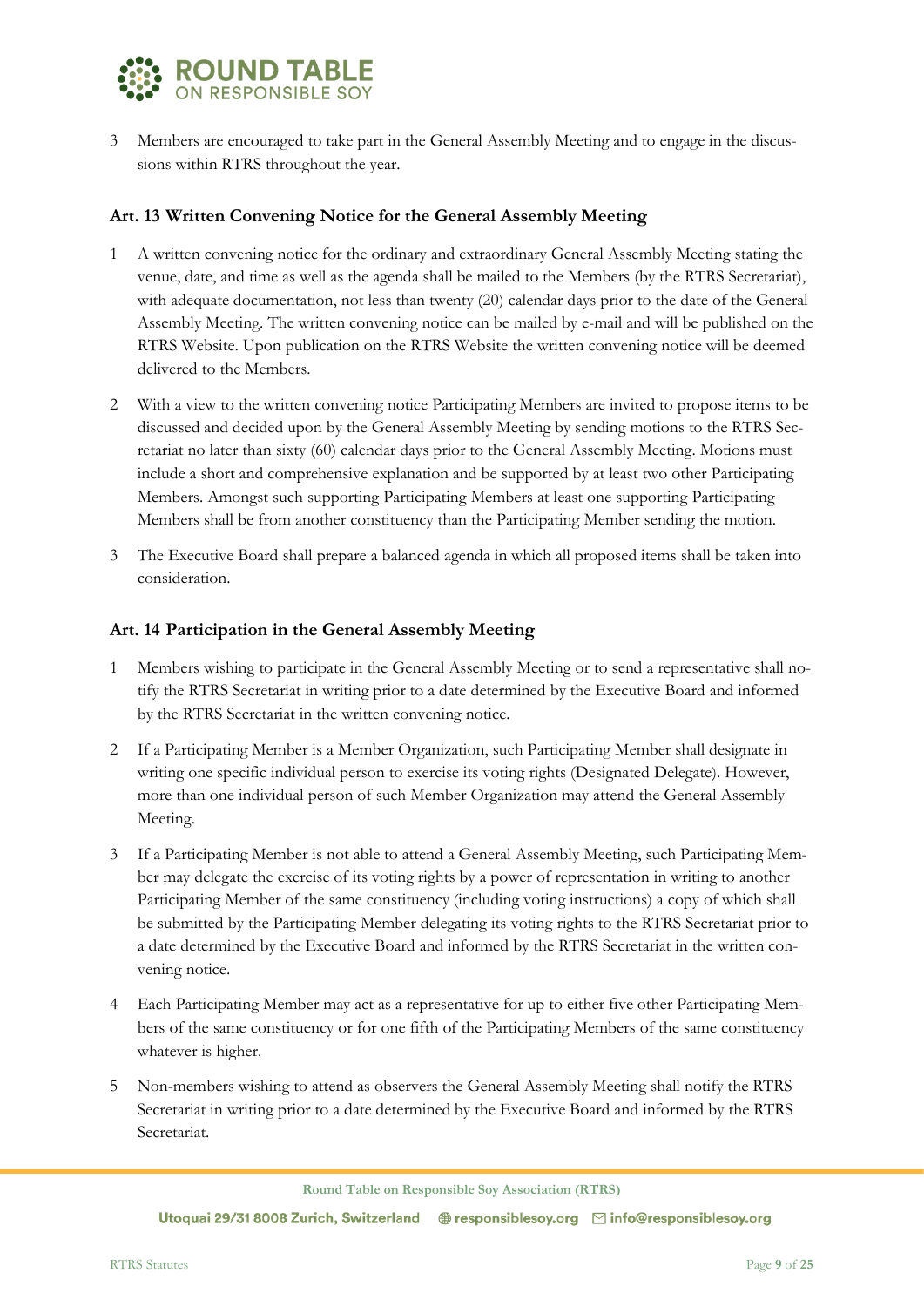

6 Such request may be approved by the Executive Board at its discretion which resolution requires the written confirmation of at least three Executive Board members (at least one from each constituency).

#### <span id="page-9-0"></span>**Art. 15 Chairman and Quorum for the General Assembly Meeting**

- 1 The General Assembly Meeting is chaired by the President of the Executive Board or, in the absence of the President by any Vice-President or, in the absence of the President and the Vice-Presidents, by any other Executive Board member or a person duly elected at the General Assembly Meeting.
- 2 The General Assembly Meeting shall have quorum (of presence) provided that more than fifty (50) percent of the Participating Members of each constituency are present or represented by another Participating Member with a power of representation in writing. Representation of Participating Members by a power of representation in writing will count to verify the quorum.
- 3 Quorum (of presence) will be verified at the beginning of the General Assembly Meeting and will not be affected by Participating Members subsequently leaving the General Assembly Meeting.
- 4 Abstentions from a Participating Member in the voting of any item on the agenda shall not affect the quorum (of presence).

#### <span id="page-9-1"></span>**Art. 16 Resolutions of the General Assembly Meeting**

- 1 The agenda items shall be discussed in the plenum of the General Assembly Meeting.
- 2 All resolutions of the General Assembly Meeting, except Executive Board elections and expulsion of Members, are made by consensus at the first attempt. Consensus is understood as the absence of sustained opposition of the Participating Members present or duly represented.
- 3 If consensus cannot be reached through debate resolutions are made by vote. The Participating Members vote by constituencies.
- 4 Each Participating Member shall have one vote within its constituency ("Producers", "Industry, Trade and Finance" and "Civil Society Organizations"). Each constituency represented at the General Assembly Meeting has veto power.
- 5 In order for a resolution to be passed by vote the approval by simple majority (more than half of the valid votes cast) within each constituency as well as a two-thirds majority in the aggregate (two thirds of all votes cast in all constituencies) is required.
- 6 Participating Members having left the General Assembly Meeting after verification of quorum (of presence) and Participating Members abstaining from voting on a specific item (including invalid votes) shall be deemed not to have cast a vote on such specific item and shall therefore be disregarded for purposes of the voting calculation.
- 7 If no resolution could be achieved in the first voting, a second voting will be conducted. For a resolution to be passed in the second voting a simple majority in each constituency suffices.
- 8 Each constituency represented at the General Assembly meeting has veto power. Such veto right must be actively exercised in order to be valid.

**Round Table on Responsible Soy Association (RTRS)**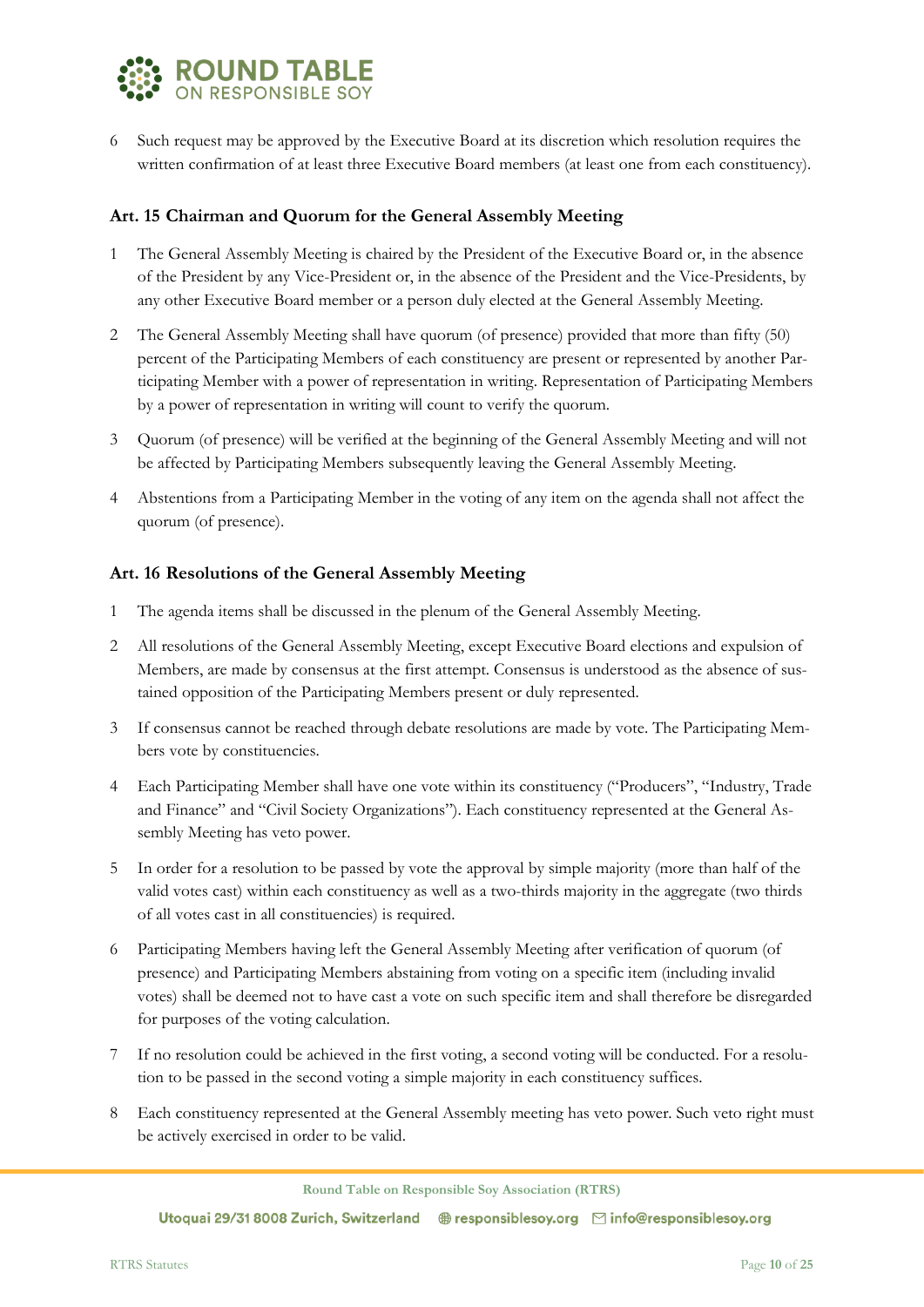

- 9 If simple majority cannot be obtained in one or two constituencies, a new voting shall be conducted in those constituencies to determine whether such constituencies desire to exercise their veto power in order to prevent the resolution from being passed, for which purpose a simple majority (more than half of the valid votes cast) is required.
- 10 If the majority required for the exercise of the veto power is not achieved in any of the relevant constituencies, the resolution shall be deemed passed.
- 11 If the majority required for the exercise of the veto power is achieved in at least one of the relevant constituencies, the resolution shall be deemed rejected.
- 12 The voting procedure shall be conducted by open ballot (show of hands) or by technological devices (with same effect) approved by simple majority (more than half of the valid votes cast) within each constituency at the beginning of the General Assembly Meeting.
- 13 At any point of the General Assembly Meeting a minimum of three (3) Participating Members of any constituency shall have the right to request that the voting procedure shall be conducted by open ballot.
- 14 At any point of the General Assembly Meeting the simple majority of the Participating Members (not voted by constituency) shall have the right to request that the voting procedure shall be conducted by secret ballot.
- 15 The voting procedure may be conducted online or by postal ballot only in connection with resolutions to be made by an extraordinary General Assembly Meeting.
- 16 Resolutions made by the General Assembly Meeting may not be challenged or altered by the Executive Board.

## <span id="page-10-0"></span>**Art. 17 Minutes and Language of the General Assembly Meeting**

- 1 The deliberations of the General Assembly Meeting shall be recorded in minutes prepared and signed by the Chairman of the General Assembly Meeting and the keeper of the minutes. The Chairman may delegate the task of preparing the minutes to an assistant. The minutes shall be compiled and sent to the Executive Board members for approval.
- 2 Upon written approval by the Executive Board the minutes of the General Assembly Meeting will be published on the RTRS Website. Upon publication on the RTRS Website the minutes of the General Assembly Meeting will be deemed approved in the absence of any objections to be raised in writing within thirty (30) calendar days after such publication.
- 3 The official languages of RTRS are English, Spanish and Portuguese. At the physical General Assembly Meeting a translation shall be provided for all three languages and all documents will be translated into all three languages.

#### <span id="page-10-1"></span>**Art. 18 Member's Resolutions without a Physical General Assembly Meeting**

1 In the event in the judgment of the Executive Board, a certain matter needs to be submitted to the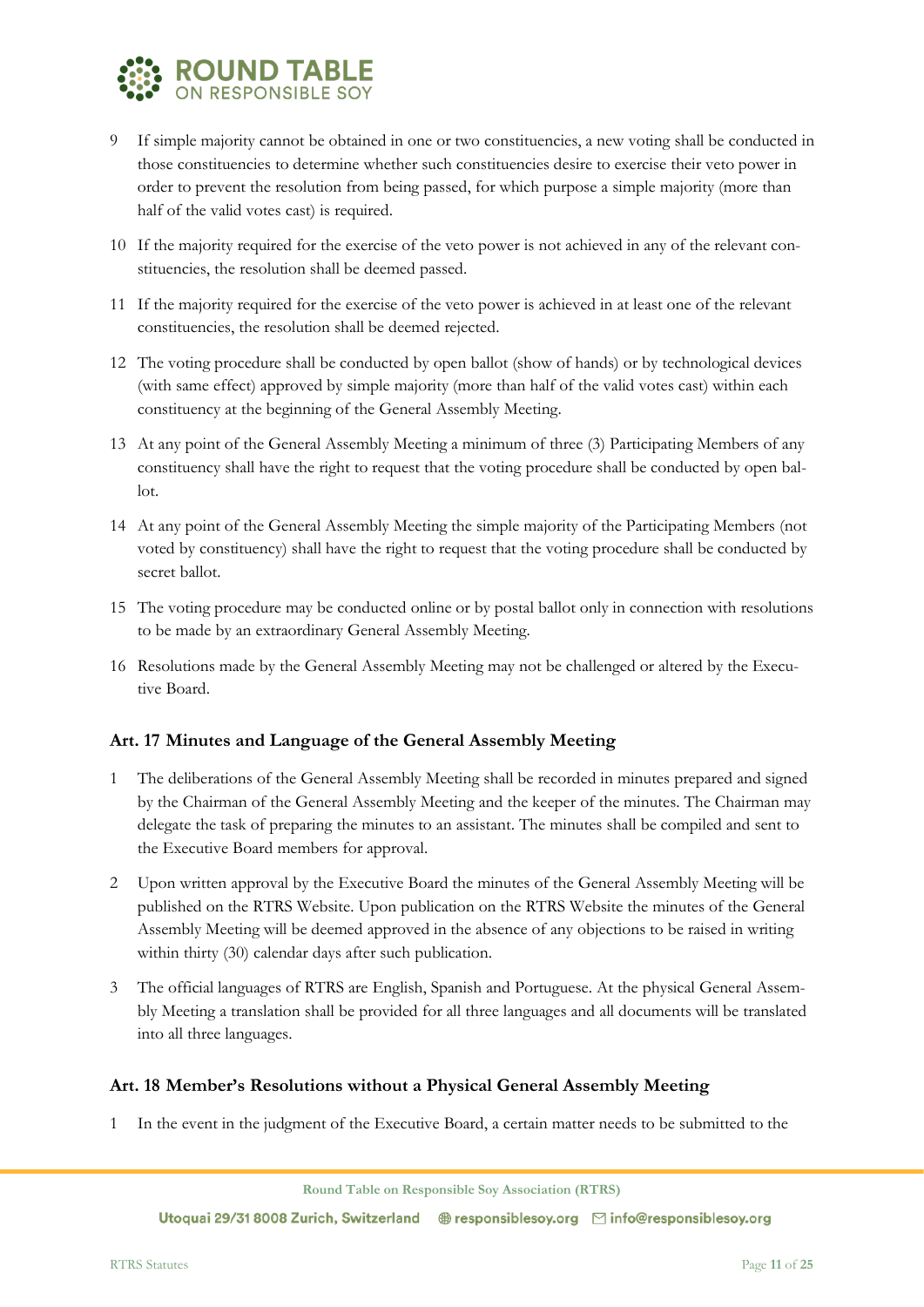

Members for resolution and, all the members of the Executive Board agree that such resolution cannot wait until the following General Assembly Meeting to be made, the Executive Board may propose to the Members to pass a certain resolution without a physical General Assembly Meeting by postal ballot or remote electronic voting.

- 2 To such purpose the at the request of the Executive Board a written voting notice stating the proposal for making a resolution without a physical General Assembly Meeting shall be mailed to the Members (by the RTRS Secretariat) with adequate documentation ("Voting Notice").
- 3 The voting notice can be mailed by e-mail and will be published on the RTRS Website. Upon publication on the RTRS Website the voting notice will be deemed delivered to the Members.
- 4 Each Participating Member shall have one vote within its constituency ("Producers", "Industry, Trade and Finance" and "Civil Society Organizations") to cast at any time for a thirty (30) calendar day term starting upon delivery of the Voting -Notice ("Voting Period"). Any vote which is submitted after the voting period shall be disregarded for purposes of the voting calculation.
- 5 In order for a resolution to be passed by vote it is required that a simple majority (more than half) of all Participating Members at the time of the publication of the Voting -Notice (without consideration of the constituencies) must cast a vote and at the same time no Member shall cast a vote against.
- 6 If no simple majority of all Members is achieved, the resolution shall be deemed rejected.
- 7 If simple majority of all Members is achieved, but at least one Member has cast a vote against, a recounting of the votes on constituency level shall be conducted by the RTRS Secretariat.
- 8 If such re-counting of the votes reveals a simple majority (more than half of the valid votes cast) within each of the constituencies having cast a vote, the resolution shall be deemed passed.
- 9 If such re-counting of the votes reveals a simple majority (more than half of the valid votes cast) within any of the constituencies having cast a vote not being achieved, the resolution shall be deemed rejected.

## <span id="page-11-0"></span>**B. Executive Board**

#### <span id="page-11-1"></span>**Art. 19 Power of the Executive Board**

- 1 The Executive Board is the resolution-making body of RTRS with powers as delegated by the General Assembly Meeting or the RTRS Statutes.
- 2 The Executive Board is expected to actively guide the progress of RTRS and respect and contribute to its principles and goals as well as to support its objectives. It is accountable to the Members and to third parties such as the government authorities in the countries where RTRS operates.
- 3 The Executive Board has the power to deal with all matters which are not explicitly within the power of the General Assembly Meeting which shall include the power to:
	- act as custodian of the RTRS Standard through its Principles, Criteria, Indicators and Verification &Accreditation System and guide their development and receive recommendations for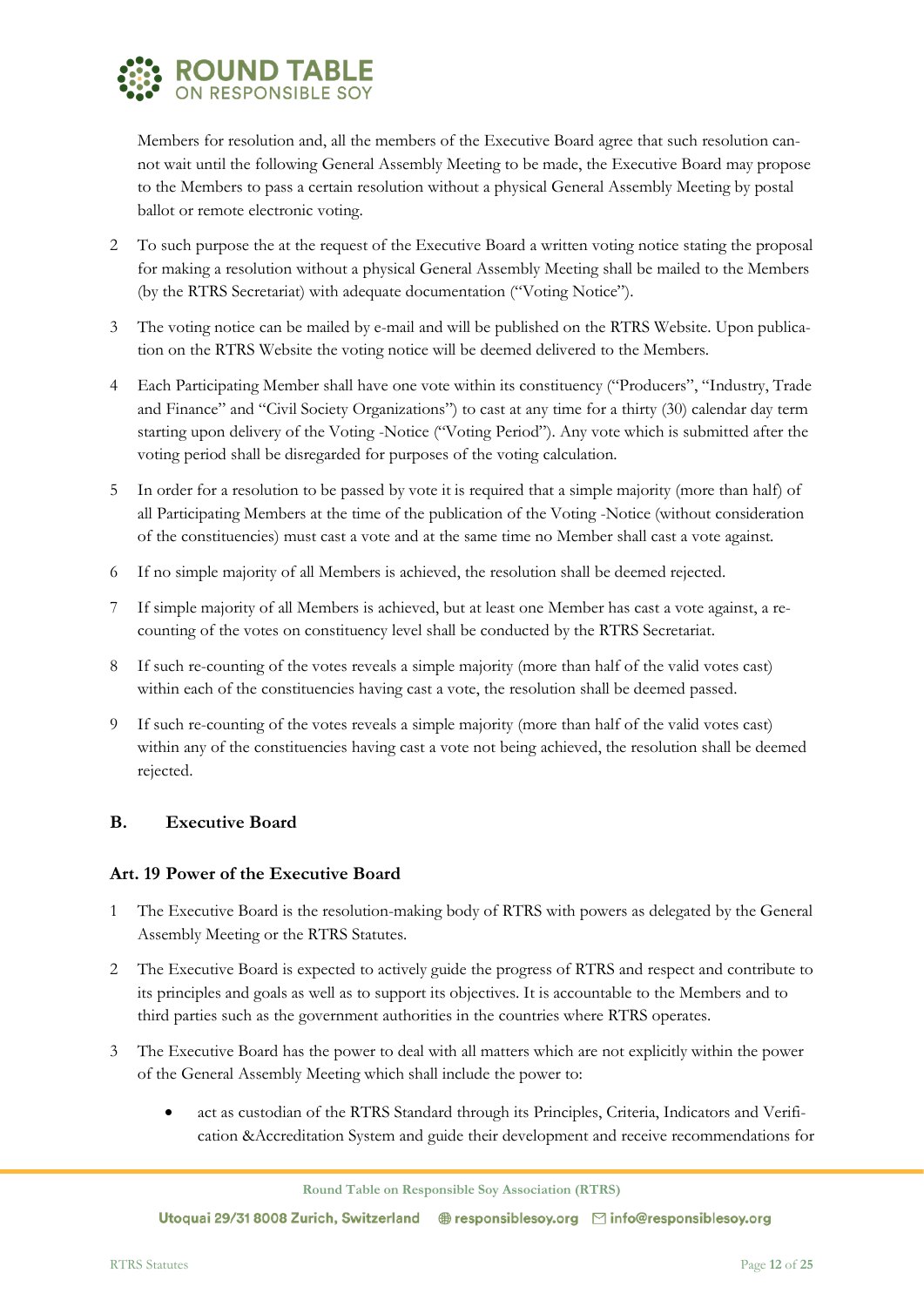

modifications to be approved by the Executive Board and subsequently ratified by the General Assembly Meeting;

- guide the development of a verification system and all other mechanisms of RTRS;
- promote the objectives of RTRS ensuring that RTRS adheres to its Statutes and further regulations as well as to national legislation and administrative procedures for non-profit organizations;
- direct and control the RTRS Secretariat as the Executive Board delegates operational work to the Executive Director who leads the RTRS Secretariat and to RTRS Working Groups;
- nominate the Executive Director;
- approve the written annual progress report, the budget and work plan presented by the Executive Director;
- endorse further RTRS bodies like RTRS Working Groups and units of a decentralized RTRS structure (e.g. national offices);
- approve any formal cooperation with other institutions and organizations proposed by its members or the Executive Director;
- prepare and organize of the ordinary and extraordinary General Assembly Meeting;
- execute the resolutions made by the General Assembly Meeting and take all measures to reach the established objectives;
- draft of statutes, proposals and further regulations and changes and amendments thereto;
- admit Members, approve the suspension of Members and recommend their expulsion to the General Assembly Meeting;
- control RTRS expenses;
- prepare the budget and the annual accounts to be submitted to the General Assembly Meeting.

## <span id="page-12-0"></span>**Art. 20 Composition of the Executive Board**

- 1 The Executive Board shall represent the membership of RTRS and is composed of not less than nine (9) and maximum fifteen (15) members. Each constituency is represented by a minimum of three (3) and by a maximum of five (5) members each. Within the constituency "Producers" at least one of the five seats will be reserved for smallholders.
- 2 The Executive Board members shall genuinely represent the interest and views of their respective constituency rather than the interest and views of the Member Organization they represent or personal belief.
- 3 Individual Members, Member Organizations and groups of Individual Members or Member Organizations are eligible for the Executive Board.
- 4 If a Member Organization or a group of Individual Members or Member Organizations is elected as Executive Board member, such Member Organization or such group of Individual Members or Member Organizations shall designate in writing one specific individual person to exercise its voting rights (Designated Executive Board member).The Member Organization or each of the members of the group, as the case may be, shall be jointly and severally liable with the Designated Executive Board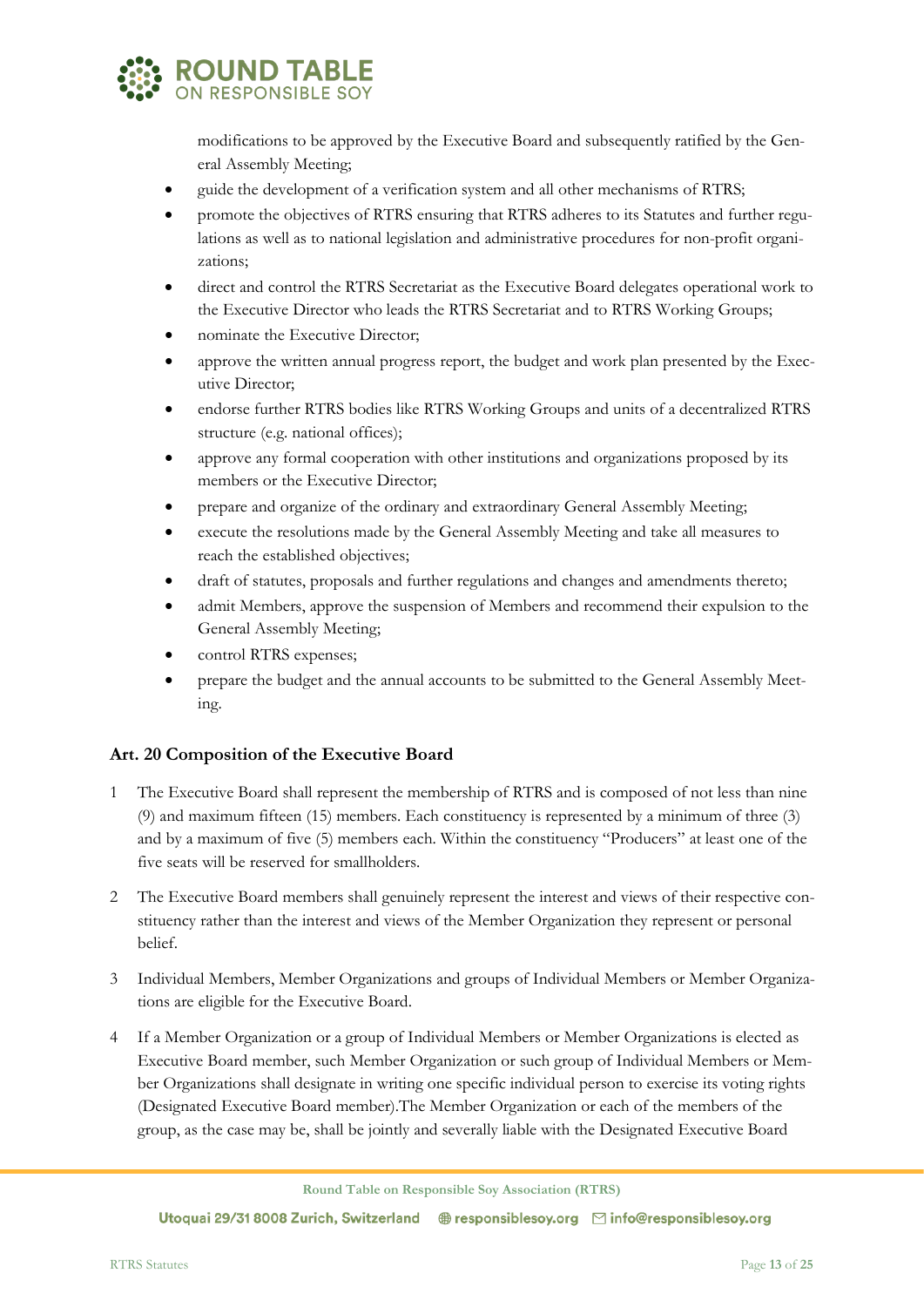

member towards RTRS and third parties at all times.

- 5 Designated Executive Board members may be replaced or substituted by a maximum of six (6) individual persons of the same Member Organization, group of Individual Members or Member Organizations (Alternate Executive Board member) to be elected at the General Assembly Meeting.
- 6 Member Organizations shall immediately notify in writing the Executive Board of the termination of their relationship with its Designated Executive Board member or any Alternate Executive Board member. Designated Executive Board members and Alternate Executive Board members may resign to their office by written notice to the Executive Board at any time.
- 7 Upon receipt of a written notice from a Member Organization informing of its termination of relationship with its Designated Executive Board member or Alternate Executive Board member or upon receipt of a written notice from any Designated Executive Board member or from any Alternate Executive Board member informing of their resignation the office of such Designated Executive Board member or Alternate Executive Board member shall automatically terminate.
- 8 The termination of the office of a Designated Executive Board member shall automatically result in the Alternate Executive Board member becoming Designated Executive Board member for such Member Organization. Should such Member Organization have more than one Alternate Executive Board member the Designated Executive Board member shall be replaced by the Alternate Executive Board members in the order elected at the General Assembly Meeting. In the event of termination of the relationship between a Member Organization and a Designated Executive Board member with no Alternate Executive Board members the seat in the Executive Board corresponding to such Member Organization shall be deemed vacant.
- 9 If a seat in the Executive Board is vacant the Executive Board members representing the constituency with the vacant seat shall designate in writing an (interim) substitute until the next General Assembly Meeting. Should the vacant seat result from the termination of the relationship of a Member Organization with its Designated Executive Board member or the resignation of a Designated Executive Board member in each case with no Alternate Executive Board member the Member Organization shall be entitled to designate in writing to the Executive Board within thirty (30) calendar days upon termination a new Designated Executive Board member and the Executive Board members of the relevant constituency shall approve such designation with effect until the next General Assembly Meeting.
- 10 In the event the Member Organization fails to designate a new Designated Executive Board member within such thirty (30) calendar days term the Executive Board members of the respective constituency shall be entitled to designate in writing another Individual Member, another Member Organization or another group of Individual Members or Member Organizations as (interim) substitute until the next General Assembly Meeting.
- 11 If an Executive Board member acts against the interests of RTRS or otherwise fails to comply with its duties, the President of the Executive Board shall provide such Executive Board member with a written warning specifying the allegations. If no improvements are noted the Executive Board will vote on the expulsion of such Executive Board member. A simple majority suffices in order to propose the expulsion to the General Assembly Meeting.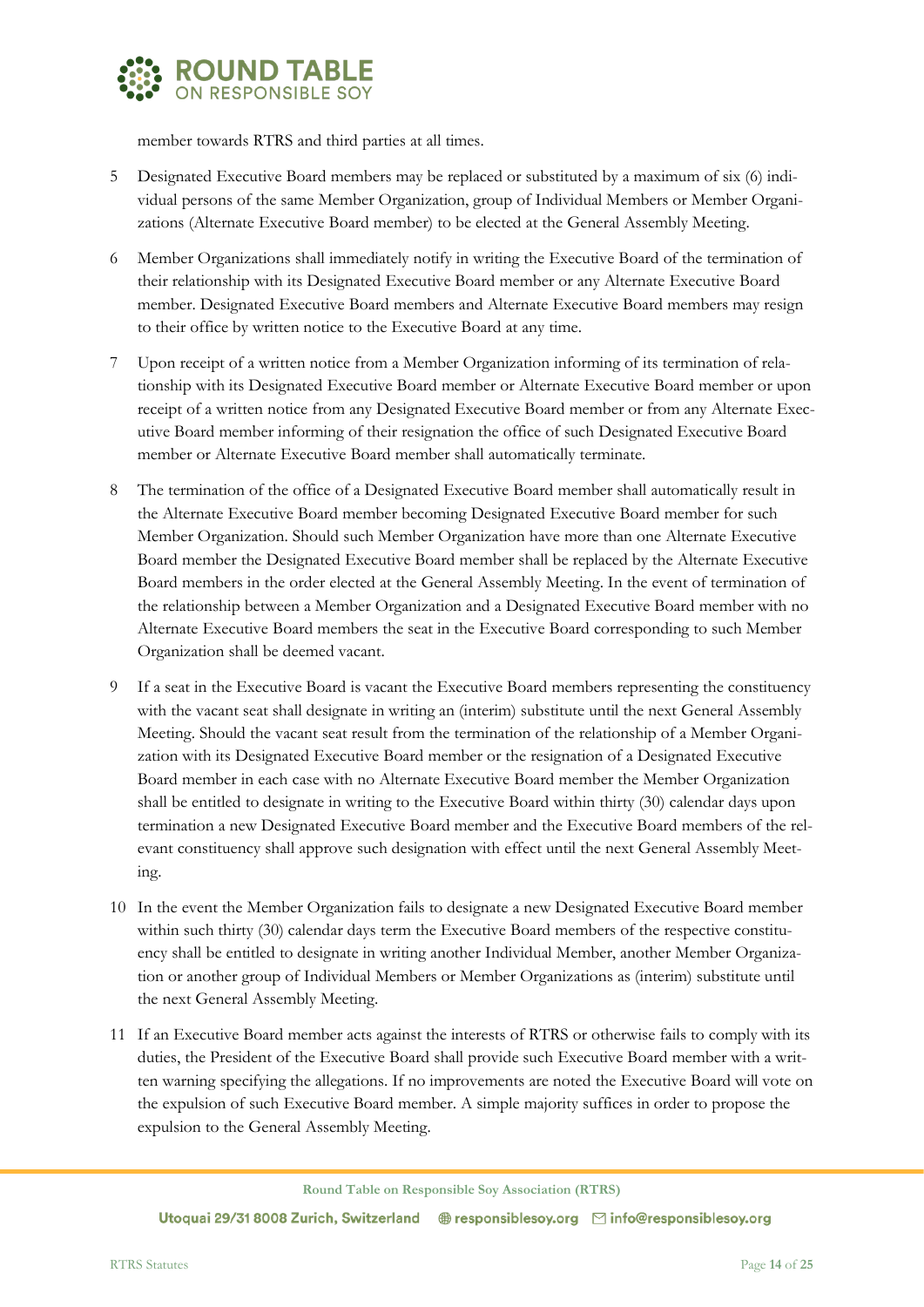

12 Upon approval by the Executive Board of the resolution to propose the expulsion of an Executive Board member all rights of said Executive Board member shall immediately be suspended until the next General Assembly Meeting being required to ratify or revoke such resolution of the Executive Board. Upon suspension of said Executive Board member such Executive Board member shall be disregarded for all resolution-making process purposes.

## <span id="page-14-0"></span>**Art. 21 Executive Board Meeting**

- 1 A physical Executive Board Meeting is held annually immediately before or after the General Assembly Meeting. Further physical meetings or meetings by telephone conference shall be held upon the resolution of the President or of one third of the Executive Board members.
- 2 The Executive Board may instead of holding a physical meeting or a meeting by telephone conference make resolutions by obtaining the approval of all members in writing ("Circular Resolution") subject to each Executive Board member being entitled to call for a physical meeting or a meeting by telephone conference instead of the approval by Circular Resolution. Provided a certain resolution requires the approval of a particular constituency only the written consent of all Executive Board members of such constituency shall suffice for such resolution to be approved by Circular Resolution.

## <span id="page-14-1"></span>**Art. 22 Written Convening Notice for the Executive Board Meeting**

A written convening notice for each Executive Board meeting stating the venue, date, and time as well as the agenda, shall be mailed to each Executive Board member by the President (or by the RTRS Secretariat at the request of the President), with adequate documentation not less than seven (7) calendar days prior to the date of the Executive Board meeting.

## <span id="page-14-2"></span>**Art. 23 Participation in the Executive Board Meeting**

- 1 If an Executive Board member or any Alternate Executive Board member is unable to attend the Executive Board meeting for financial reasons such Executive Board member may apply within a four (4) calendar days term from the date of receipt of the convening notice for financial support by written request to the RTRS Secretariat to be considered depending on the financial situation of RTRS at the time of the request.
- 2 If the Designated Executive Board member is unable to attend the Executive Board meeting, one of the Alternate Executive Board members elected for the same Member Organization or group of Individual Members or Member Organizations shall be entitled to attend the Executive Board meeting instead.
- 3 Otherwise representation and delegation of tasks and duties of an Executive Board member are not admissible.
- 4 Designated Executive Board members and Alternate Executive Board members shall not simultaneously hold a staff position in the RTRS Secretariat or in the RTRS national offices whereas other individual persons related to Member Organizations acting as Executive Board members may hold a position in the RTRS Secretariat or in the RTRS national offices.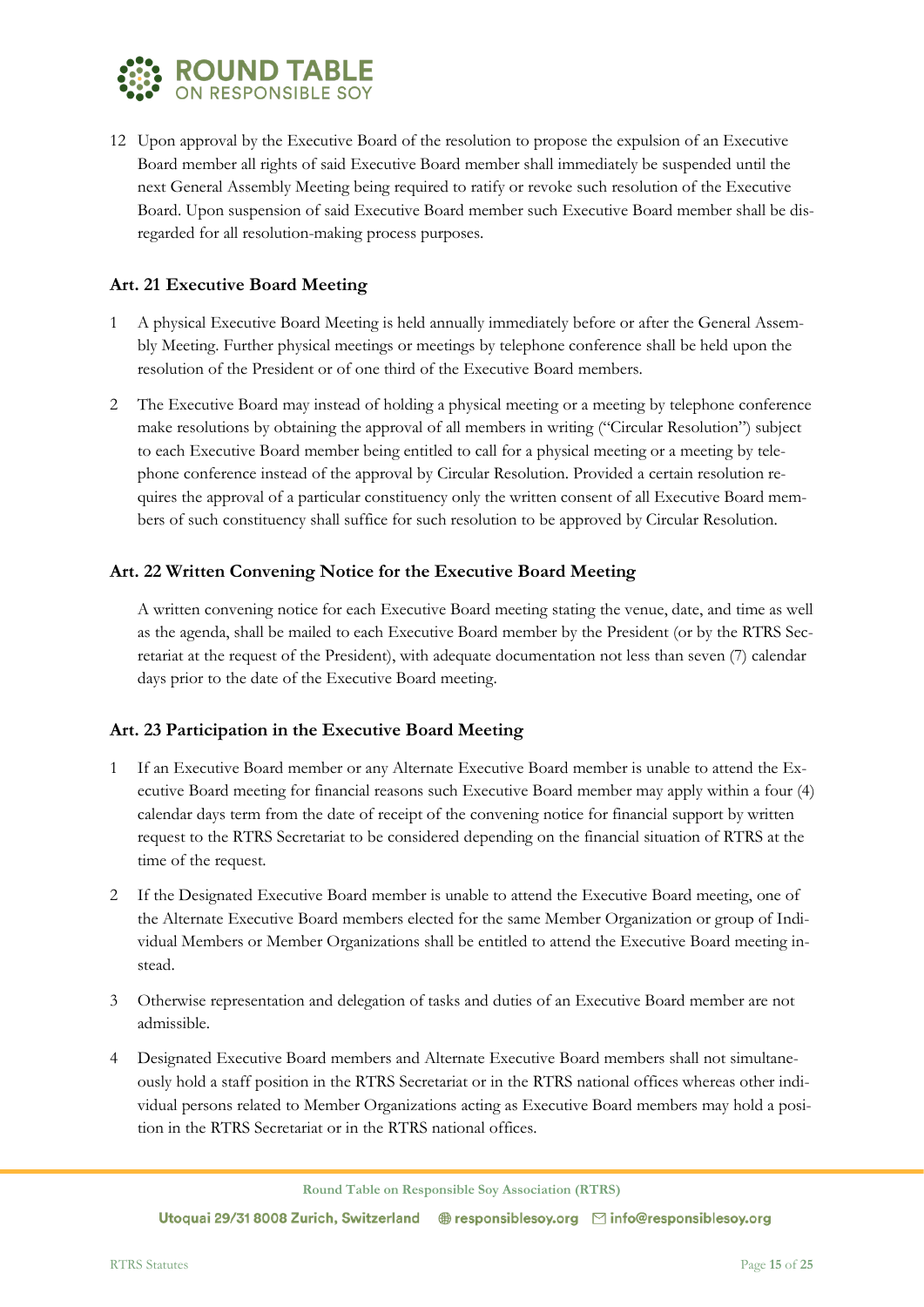

5 The Executive Director is present at all Executive Board meetings in a non-voting capacity. In the event that the Executive Director is not present at an Executive Board meeting, the Chairman will designate a RTRS Secretariat staff person to act on behalf of the Executive Director. The Executive Board may choose to make certain resolutions in closed sessions under exceptional circumstances.

#### <span id="page-15-0"></span>**Art. 24 Chairman and Quorum for the Executive Board Meeting**

- 1 The Executive Board meeting is chaired by the President of the Executive Board or, in the absence of the President any Vice-President or, in the absence of the President and the Vice-Presidents by any other Executive Board member duly appointed at the Executive Board meeting.
- 2 The Executive Board meeting shall have quorum (of presence) provided that more than fifty (50) percent of the Executive Board members or of the Alternate Executive Board members being entitled to participate, and at least one (1) member of each constituency are present.
- 3 Quorum (of presence) will be verified at the beginning of the Executive Board meeting and will not be affected by Executive Board members subsequently leaving the Executive Board meeting, provided that the minimum quorum is maintained at all time. If at any time during the Executive Board meeting the quorum is no longer maintained the Executive Board meeting shall be adjourned with respect to such portion.
- 4 Abstentions from an Executive Board member in the voting of any item on the agenda shall not affect the quorum (of presence).
- 5 Persons not being Executive Board member may take part in a specific Executive Board meeting upon invitation of any Executive Board member to discuss certain subjects provided that all other Executive Board members consent to such person not being Executive Board member participating at the beginning of the Executive Board meeting.

## <span id="page-15-1"></span>**Art. 25 Resolutions of the Executive Board Meeting**

- 1 The agenda items shall be discussed in the plenum of the Executive Board meeting.
- 2 When discussing the agenda items in the plenum of the Executive Board meeting the Executive Board members aim at reaching consensus. Consensus is understood as the absence of sustained opposition of the Executive Board members present.
- 3 If consensus cannot be reached through debate resolutions are made by vote. The Executive Board members vote by constituencies.
- 4 Each Executive Board member shall have one vote within its constituency. Each constituency represented at the Executive Board Meeting has veto power. Such veto right must be actively exercised in order to be valid.
- 5 In order for a resolution to be passed by vote, the approval by simple majority (more than half of the valid votes cast) within each constituency as well as a two thirds majority in the aggregate (two thirds of all votes cast in all constituencies) is required.
- 6 Executive Board members having left the Executive Board Meeting after verification of quorum (of

**Round Table on Responsible Soy Association (RTRS)**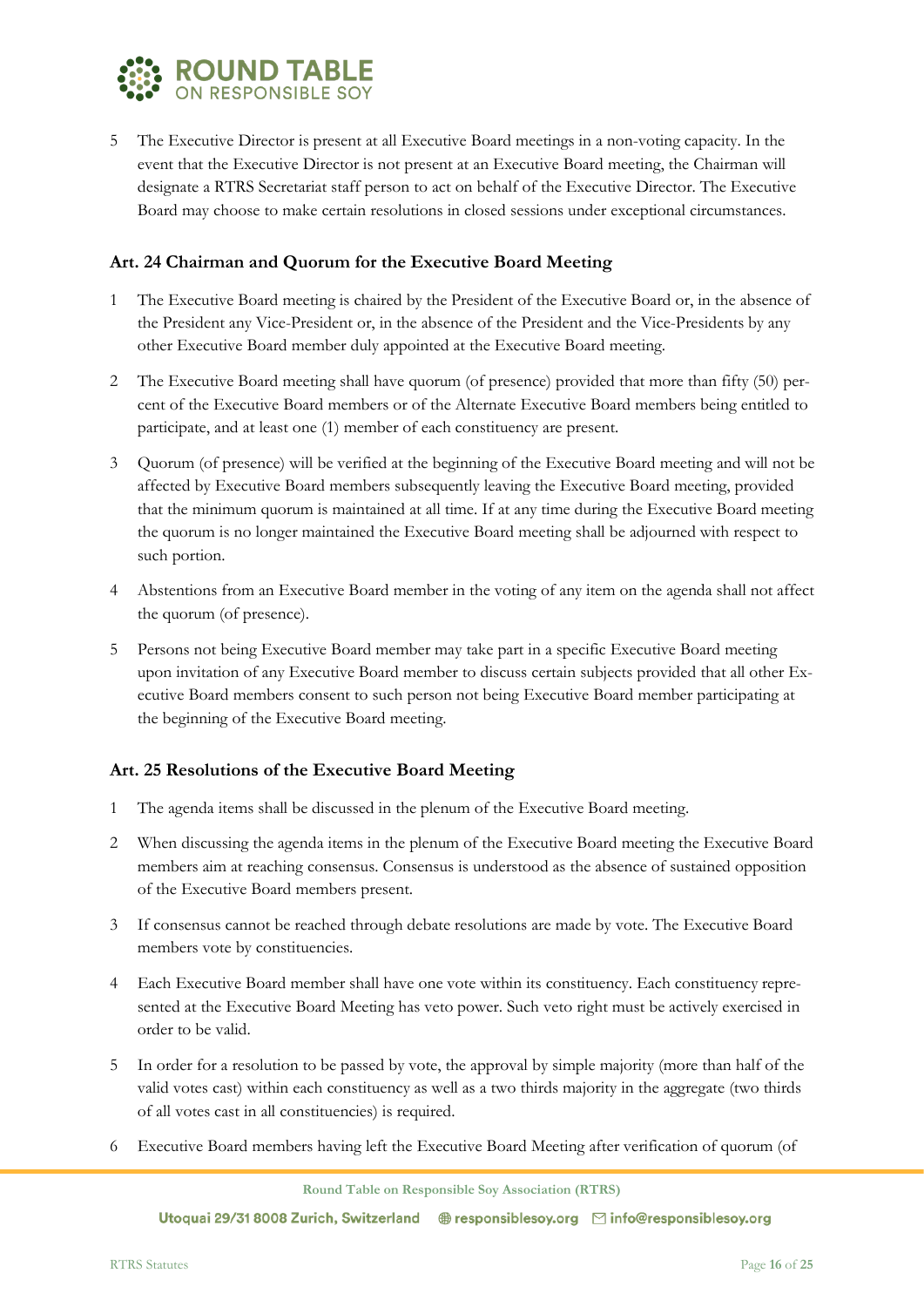

presence) and Executive Board members abstaining from voting on a specific item shall be deemed not to have cast a vote on such specific item and shall therefore be disregarded for purposes of the voting calculation be it consensus or of the simple majority.

- 7 If no resolution could be achieved in the first voting, a second voting will be conducted. For a resolution to be passed in the second voting a simple majority in each constituency suffices.
- 8 If simple majority cannot be obtained in one or two constituencies, a new voting shall be conducted in those constituencies to determine whether such constituencies desire to exercise their veto power in order to prevent the resolution from being passed, for which purpose a simple majority (more than half of the valid votes cast) is required.
- 9 If the majority required for the exercise of the veto power is not achieved in any of the relevant constituencies, the resolution shall be deemed passed.
- 10 If the majority required for the exercise of the veto power is achieved in at least one of the relevant constituencies, the resolution shall be deemed rejected.
- 11 If no resolution can be made by vote, a two-thirds-majority of the Executive Board members may request for a referendum to be brought to the attention of the General Assembly Meeting.

## <span id="page-16-0"></span>**Art. 26 Minutes and Language of the Executive Board Meeting**

- 1 The deliberations of the Executive Board meetings shall be recorded in minutes prepared and signed by the Chairman of the Executive Board meeting and the keeper of the minutes. The Chairman may delegate the task of preparing the minutes to an assistant. The minutes shall be compiled and sent to the Executive Board members prior to the next Executive Board meeting for approval.
- 2 Upon written approval by the Executive Board members the minutes of the Executive Board meeting will be published on the RTRS Website.
- 3 The minutes of the Executive Board meetings will be prepared and published in English and may be translated into Spanish and Portuguese upon request.

## <span id="page-16-1"></span>**Art. 27 Election and Constitution of the Executive Board**

- 1 The Executive Board members are elected by the General Assembly Meeting for a period of one to two years in a staggered system to secure a continuum. They may be re-elected indefinitely.
- 2 When electing the Executive Board members the General Assembly Meeting shall strive for a regional and gender balance.
- 3 Prior to each General Assembly Meeting (having Executive Board elections on the agenda) the RTRS Secretariat sends out a written call for nominations for all vacant seats on the Executive Board. Such call for nominations will be sent out at least hundred and twenty (120) calendar days prior to the General Assembly to all Participating Members.
- 4 Thirty (30) calendar days after such first call for nominations the RTRS Secretariat shall inform the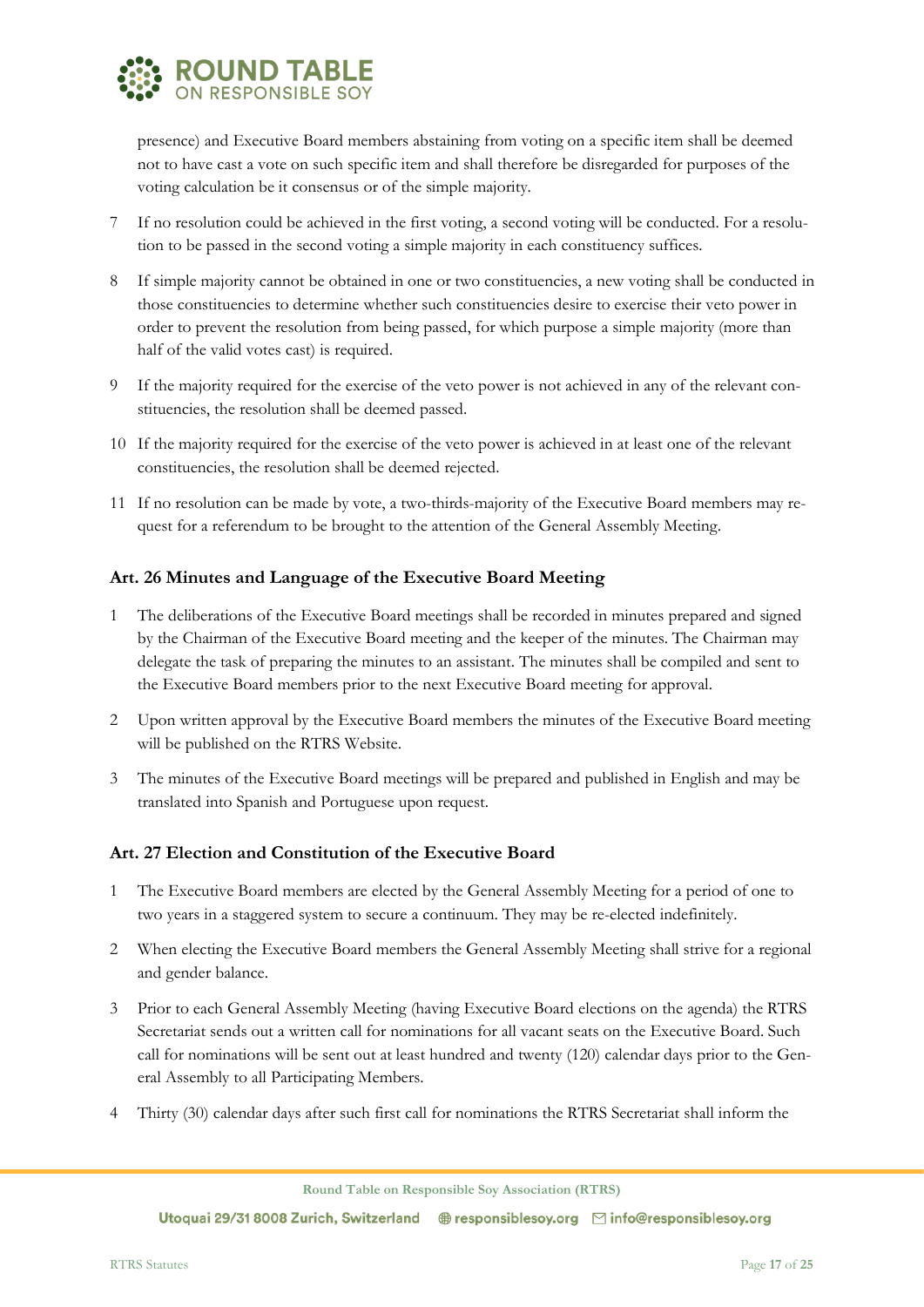

candidacies received along with a written second call for nominations for an additional thirty (30) calendar days term. Nominations have to be sent to the RTRS Secretariat prior to the expiration of the applicable deadline for verification of their eligibility including their constituency allocation.

- 5 All Participating Members are eligible for Executive Board nominations except RTRS Secretariat staff and members of certification bodies. Nominations can only be made by Participating Members being entitled to nominate themselves. Each nomination shall be supported by at least two (2) other Participating Members of the same constituency. Nominees shall be fluent in at least one of the official languages of RTRS as per article 17.
- 6 The RTRS Secretariat collects the Executive Board nominations, verifies their eligibility and assorts the nominees according to their constituency allocation.
- 7 Having closed the due verification process upon expiration of the deadline for the second call for nominations, a list shall be made with nominees (with the possibility of including a brief description of the candidate) and the list will be distributed amongst all Executive Board members prior to the General Assembly Meeting.
- 8 The candidacies will be communicated to all Participating Members by the RTRS Secretariat in the written convening notice for the General Assembly Meeting.
- 9 Election of Executive Board members at the General Assembly Meeting will be conducted by constituency. The election of an Executive Board member requires the approval by simple majority (more than half of the votes cast) within the respective constituency.
- 10 If more Executive Board nominations than vacant seats are received each Participating Member shall be entitled to vote in favor or against each of the candidates of its constituency. If more candidates than vacant seats obtain the approval by simple majority (more than half of the valid votes cast), the candidate(s) with the highest percentage of favorable votes shall be elected. In case of tied votes the election shall be determined by drawing of lots.
- 11 If insufficient nominations were received prior to the expiration of the applicable deadline or if the simple majority could not be obtained at the General Assembly Meeting for the election of a number of Executive Board members equivalent to the number of vacant seats within a certain constituency the seats not filled shall remain vacant and the members of the Executive Board representing such constituency may nominate an interim member to fill the vacant position as provided for in article 20.
- 12 If a Member Organization is elected as Executive Board member, such election shall imply the approval of the nominated Designated Executive Board member and the respective Alternate Executive Board member(s), if any.
- 13 The Executive Board constitutes itself. The Executive Board elects a President, at least one Vice-President, and a Treasurer. If the Executive Board is not able to constitute itself, the President, the Vice-President(s) and the Treasurer shall be elected by drawing of lots. As far as possible, the three offices shall be distributed between the three constituencies. The President represents the Executive Board and RTRS at all times.
- 14 The Vice-President(s) assist(s) the President in all duties upon request of the President. If the Presi-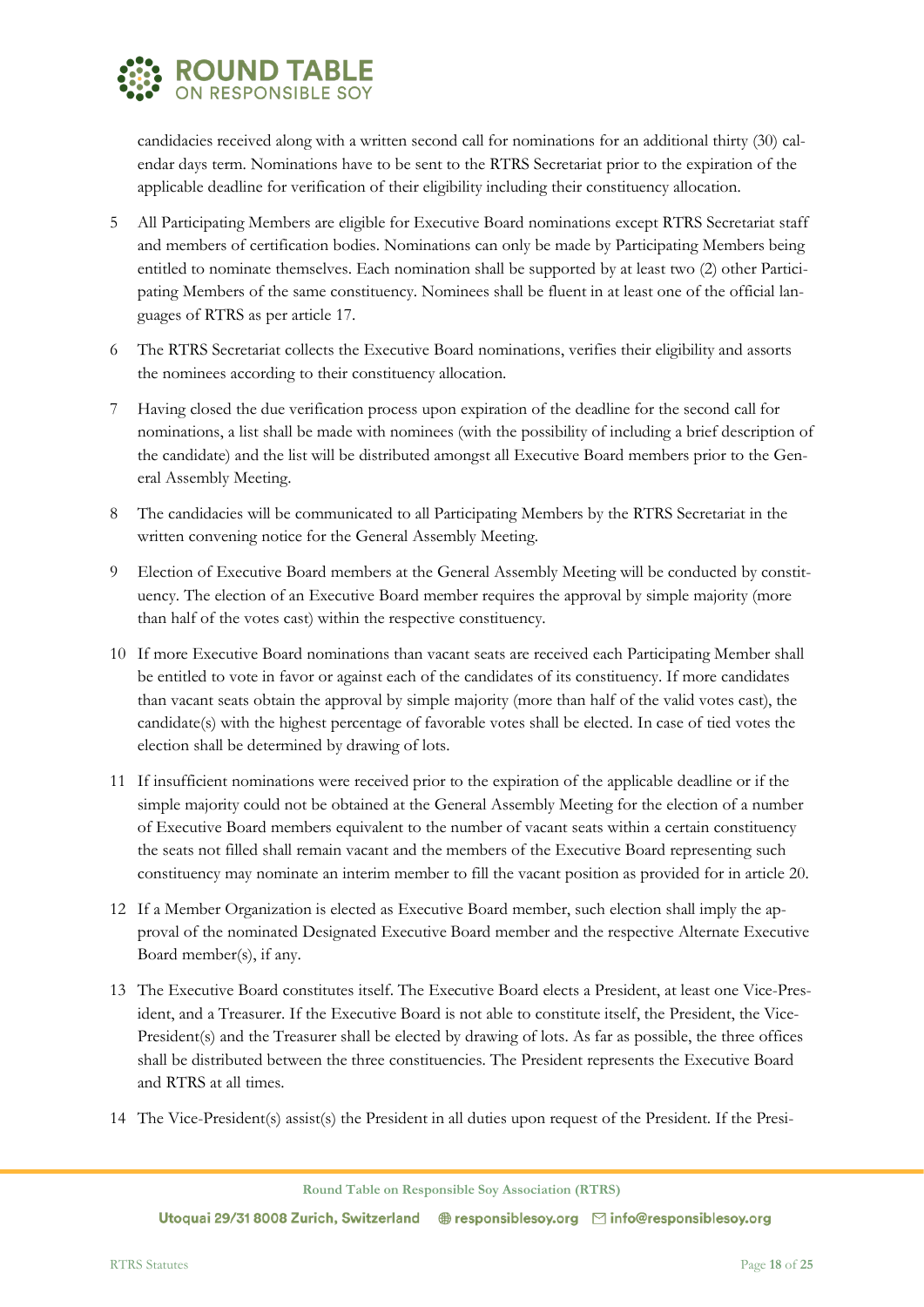

dent is prevented from assuming the obligations of RTRS the Vice-President(s) shall act on the President's behalf. The Treasurer is responsible for the accounting of RTRS.

- 15 The Treasurer monitors the bookkeeping, including all bank accounts, incomes and expenses. The Treasurer may receive donations, fees and income on behalf of RTRS. The Treasurer oversees the preparation and presentation of the annual financial report or any additional information requested by the external auditor, if any.
- 16 The Treasurer may delegate the day-to-day management of the accounts to the Executive Director upon approval of the Executive Board.
- 17 The Executive Board shall adopt all policies and procedures necessary for the management of its activities and may, within the frame of its powers, delegate part of its powers and responsibilities. The Executive Board will entrust the operational management to the RTRS Secretariat.
- 18 The termination of the office of the President shall automatically result in the Vice-President(s) and if need be subsequently the Treasurer becoming President. Should there be more than one Vice-President in office the President shall be replaced by the Vice-Presidents in the order elected at the General Assembly Meeting.
- <span id="page-18-0"></span>19 The Executive Board members are not remunerated.

#### **Art. 28 Signature and Representation**

- 1 All acts binding RTRS shall be signed by the President of the Executive Board, within the limits of the powers vested with the President and as per the resolution of the Executive Board. The President may assign in writing the authority to sign on behalf of the President to any Executive Board member, such as (but not limited to) the Vice-President(s) or the Treasurer. The President or the representatives of the President may delegate authority within an approved expenditure limit to the Executive Director or to a similar responsible individual or body as the President sees fit.
- 2 RTRS can be represented by any other person acting within the limits of a written power of representation by the Executive Board.

#### <span id="page-18-1"></span>**C. Auditor**

#### <span id="page-18-2"></span>**Art. 29 Accounting Year**

The accounting year corresponds to the calendar year. The annual accounts are issued as per 31 December of each calendar year.

#### <span id="page-18-3"></span>**Art. 30 Annual Accounts**

The Auditor shall carry out an annual audit. The Auditor shall examine the annual accounts and provide to the General Assembly Meeting a written report. The Auditor proposes either to provide or refuse discharge of the Treasurer and Executive Board members.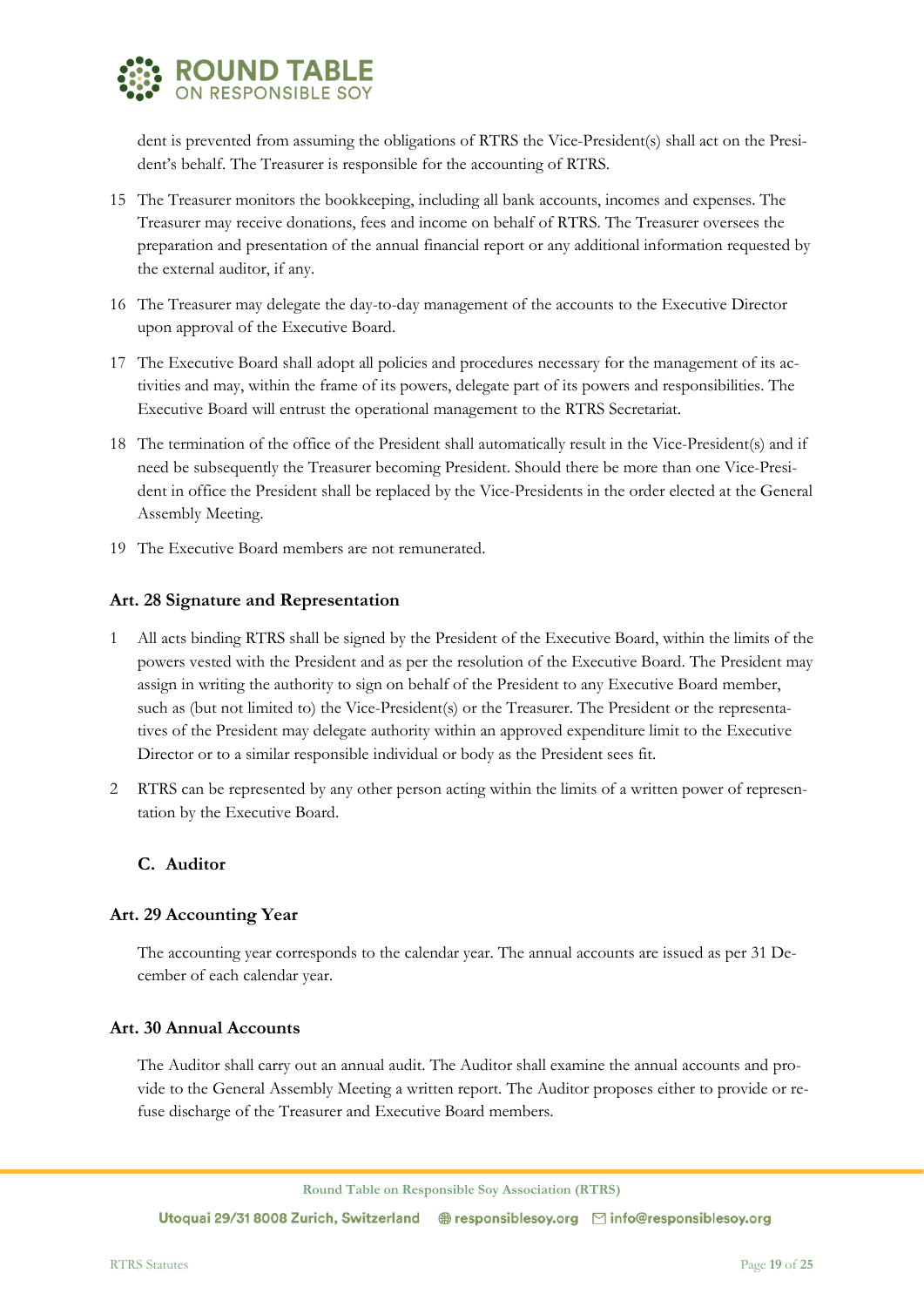

## <span id="page-19-0"></span>**Art. 31 Independence**

The General Assembly Meeting elects the Auditor. The Auditor must be independent. The Executive Board members may not act as Auditor.

## <span id="page-19-1"></span>**IV. RTRS Secretariat**

## <span id="page-19-2"></span>**Art. 32 Appointment and Organization**

- 1 The RTRS Secretariat and its staff shall deal with all matters delegated to it by the Executive Board and is headed by an Executive Director appointed by the Executive Board.
- 2 The staff of the RTRS Secretariat is recruited and appointed by the Executive Director as delegated by the Executive Board in further regulations considering that the RTRS Secretariat shall combine a variety of viewpoints and experiences from different countries and professional backgrounds within the tripartite structure of RTRS and a gender balanced composition.
- 3 The RTRS Secretariat is located in a soy producing country in Latin America.
- 4 The RTRS Secretariat reports to the Executive Board. The Executive Board shall decide on the organization of the RTRS Secretariat in further regulations.

#### <span id="page-19-3"></span>**Art. 33 Tasks**

The RTRS Secretariat shall be in charge of the operational management of RTRS and serve as an information clearing house.

## <span id="page-19-4"></span>**Art. 34 Executive Director**

- 1 The Executive Director is responsible for the day-to-day management of the RTRS Secretariat, provides support to the Executive Board such as the organization and coordination of Executive Board meetings, and coordinates all RTRS activities according to RTRS Statutes and further regulations such as round table conferences and General Assembly Meetings and shall take care of the effective implementation of the policies of RTRS and the resolutions made by the Executive Board and the General Assembly Meeting. The Executive Board shall decide on the duties of the Executive Director in further regulations.
- 2 The Executive Director is responsible for the finances, accounting and administration of RTRS. On a regular basis reports are delivered to the Executive Board on activities, expenses, the financial status and the overall development of RTRS. Upon request progress reports are provided to donors and funding partners of RTRS.
- 3 The Executive Director shall submit each year an annual budget and work plan to the Executive Board for approval. The proposal shall be based on estimates of income and expenditures. The Exec-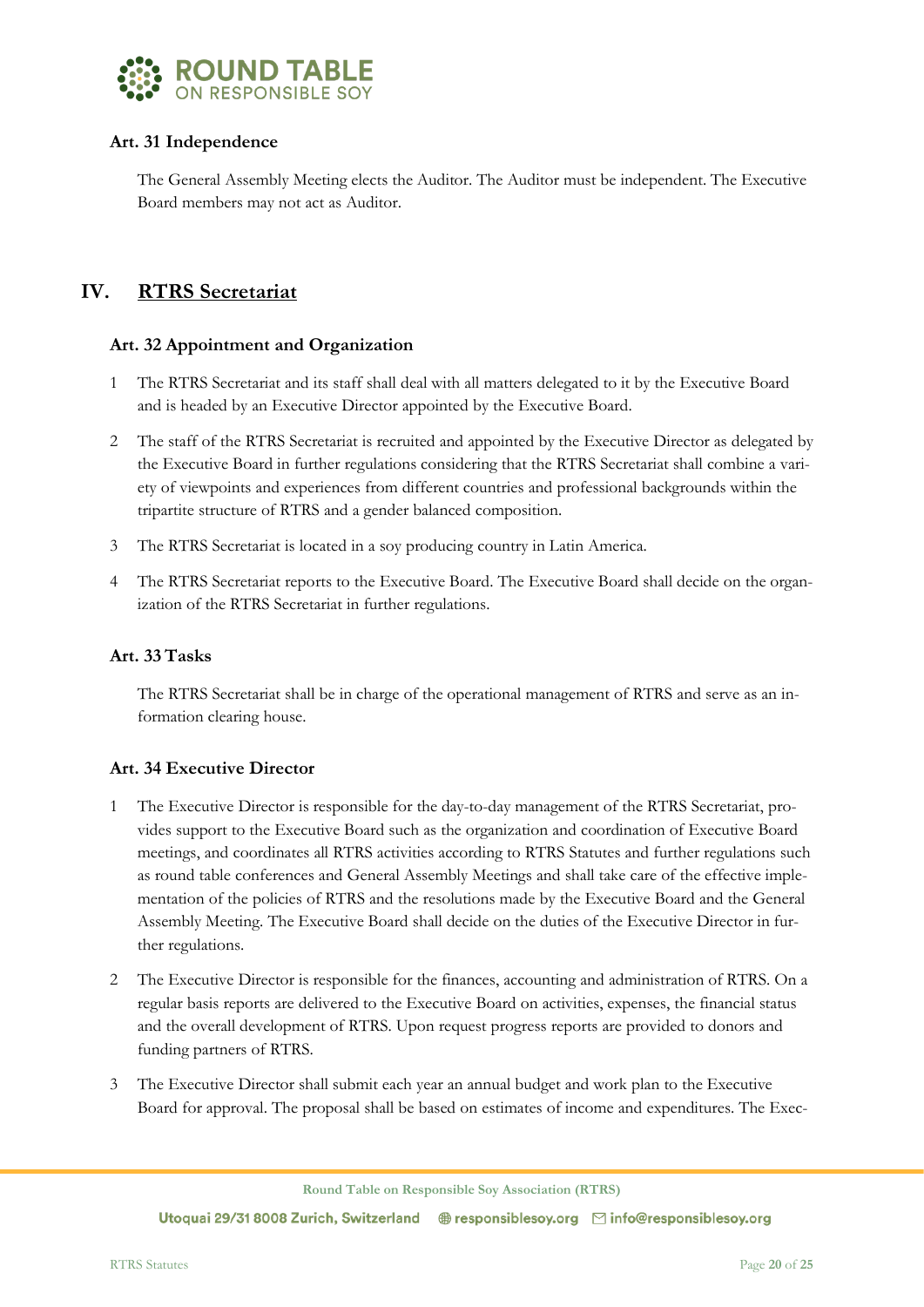

utive Board shall be kept informed of any unforeseen expenses and significant variations from projected income. After approval of the Executive Board the budget and work plan may be sent to members upon request.

- 4 The Executive Director is responsible for fundraising activities of RTRS and shall actively seek funds and approach potential donors.
- 5 The Executive Director is responsible for the communication to Members (mailings, membership fees, contacts and help) and non-members (RTRS Website, newsletter, promotion) and represents RTRS in the public (together with the Executive Board), disseminates the idea of RTRS and guarantees that all stakeholders are properly informed upon the process.
- 6 The Executive Director is responsible for ensuring that the legal requirements for business operation are met in all countries where RTRS operates and coordinates and liaises with other institutions and organizations and supports projects with other organizations and donor agencies serving RTRS stakeholders and any interested party.
- 7 The Executive Director intensifies the cooperation with existing initiatives on responsible production, processing and procurement of responsible soy and coordinates possible benchmarking processes.
- 8 The Executive Director interacts with the coordinators responsible for the work of the Principles, Criteria and Verification Development Group and other committees or working groups that RTRS may decide to establish.
- 9 The Executive Director encourages the creation of national activities and structures of RTRS in soy producing countries as well as importers of soy products and actively supports these efforts to support a decentralization process.
- 10 The Executive Director is present at all Executive Board meetings in a non-voting capacity. In the event that the Executive Director is not present at an Executive Board meeting, the Chairman will designate a RTRS Secretariat staff person to act on behalf of the Executive Director. The Executive Board may choose to make certain resolutions in closed session under exceptional circumstances.
- 11 The Executive Director shall be appointed on such terms and conditions as determined by the Executive Board and agreed by contract. The performance of the Executive Director will be subject to annual reviews.

# <span id="page-20-0"></span>**V. Committees**

## <span id="page-20-1"></span>**Art. 35 Working Groups**

- 1 The Executive Board may appoint further RTRS bodies and committees to carry out certain tasks such as the development of RTRS Standards or its revision processes, including (A) Principles, Criteria, and indicators, and (B) the Verification and Accreditation System ("Working Groups"). The Working Groups may delegate work to sub-groups at the discretion of the Executive Board.
- 2 The Executive Board specifies the selection criteria for suitable Working Group members that should be expressly mentioned in the relevant terms of reference. Members and non-members are eligible for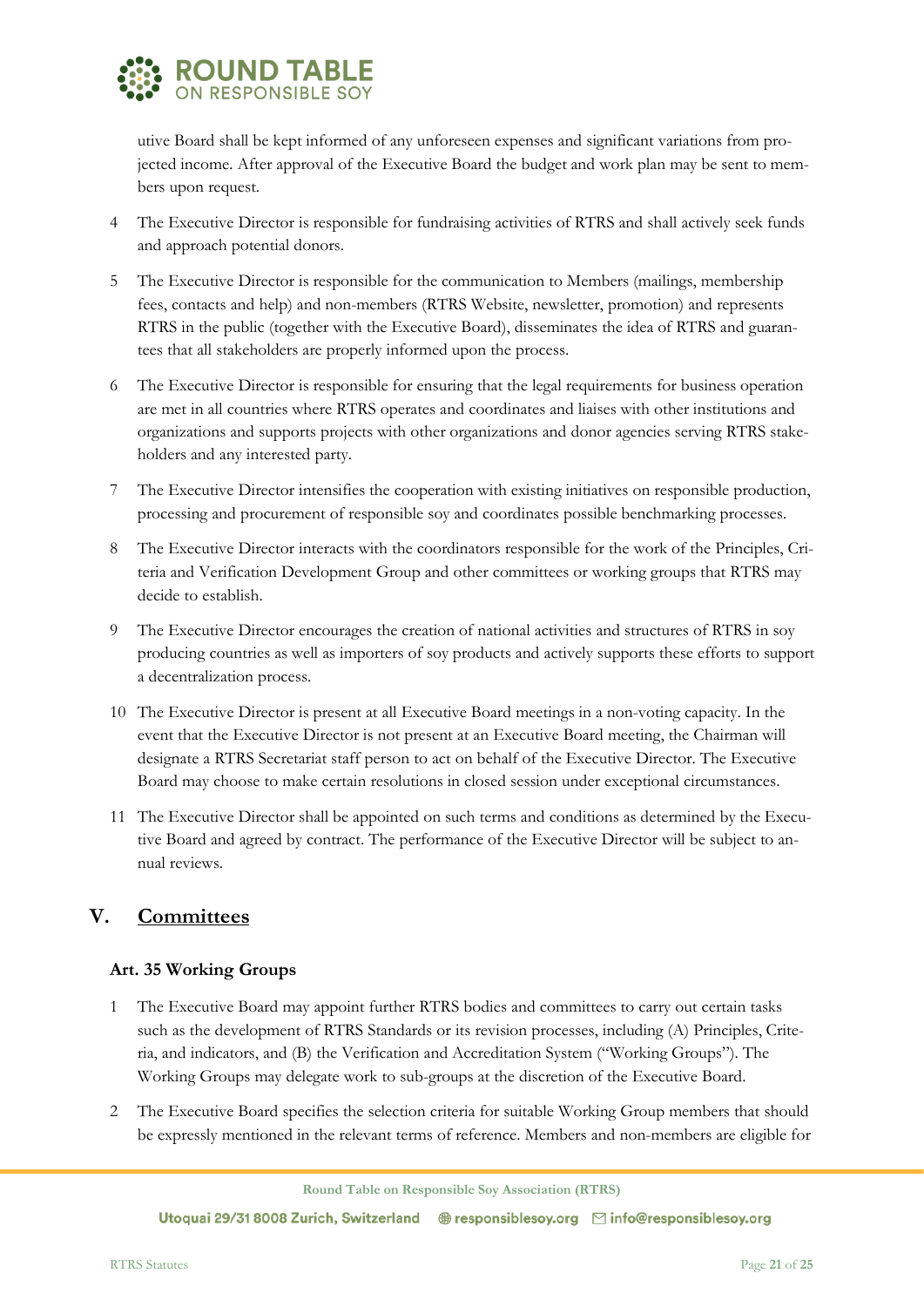

working in Working Groups. The Executive Director reviews the feasibility of the Working Groups (costs for remunerations, travel, meetings and communication) and the Executive Board endorses their establishment.

- 3 The Executive Board ensures that participation in Working Groups such as making "decision on contents "and acting in an advisory capacity shall be opened to all stakeholders, representing the tripartite structure of RTRS and constituted by a reasonable balance of those stakeholders including those that are directly affected.
- The Executive Director shall propose the Executive Board with candidates to act as Working Group coordinator for each Working Group. The Executive Board shall endorse and appoint the Working Group coordinator for each Working Group. The coordinator of a Working Group is responsible towards the Executive Board for the management of the Working Group. The coordinator chairs all meetings of that Working Group and supervises the execution of the resolutions of the General Assembly Meeting or of the Executive Board with regard to the Working Group. The incumbent coordinator is responsible for the controlled dissemination of information produced by the Working Group in conformity with the policies of the Executive Board.
- 5 The Executive Board shall approve the Terms of Reference developed for each individual Working Group specifying its governance rules, and the resolution making process. The Terms of Reference will be published including a public summary at the outset of a standard development or revision process.
- 6 Working Groups may propose changes to internal regulations, and provide final recommendations to the Executive Board. In such case, regulations shall be ratified by the Executive Board. Each Working Group shall submit a report on its activities and financial situation to the Executive Board.

## <span id="page-21-0"></span>**Art. 36 Technical Committee**

- 1 The Executive Board has the right to appoint certain members of the Executive Board or other relevant key stakeholders to be part of a Technical Committee who shall be mandated to review and make recommendations to the Executive Board upon (A) RTRS' Principles, Criteria and Indicators, (B) RTRS' Verification & Accreditation System or (c) other matters determined by the Executive Board. All final resolutions regarding changes in the (A) RTRS' Principles, Criteria and Indicators, (B) RTRS' Verification & Accreditation System and (c) other matters will be made by the Executive Board and the General Assembly Meeting.
- 2 The involvement of the Technical Committee may also be required whenever the result of any Working Group does not provide the Executive Board with information sufficient to make a final decision prior to making any recommendation of submitting any proposal to the General Assembly Meeting.

## <span id="page-21-1"></span>**Art. 37 Mediation Committee**

1 The Mediation Committee is responsible for dealing with disputes and complaints following the Conflict Resolution Procedure as per further regulations. By virtue of their registration Members accept the authority of the Mediation Committee and the Conflict Resolution Procedure and are encouraged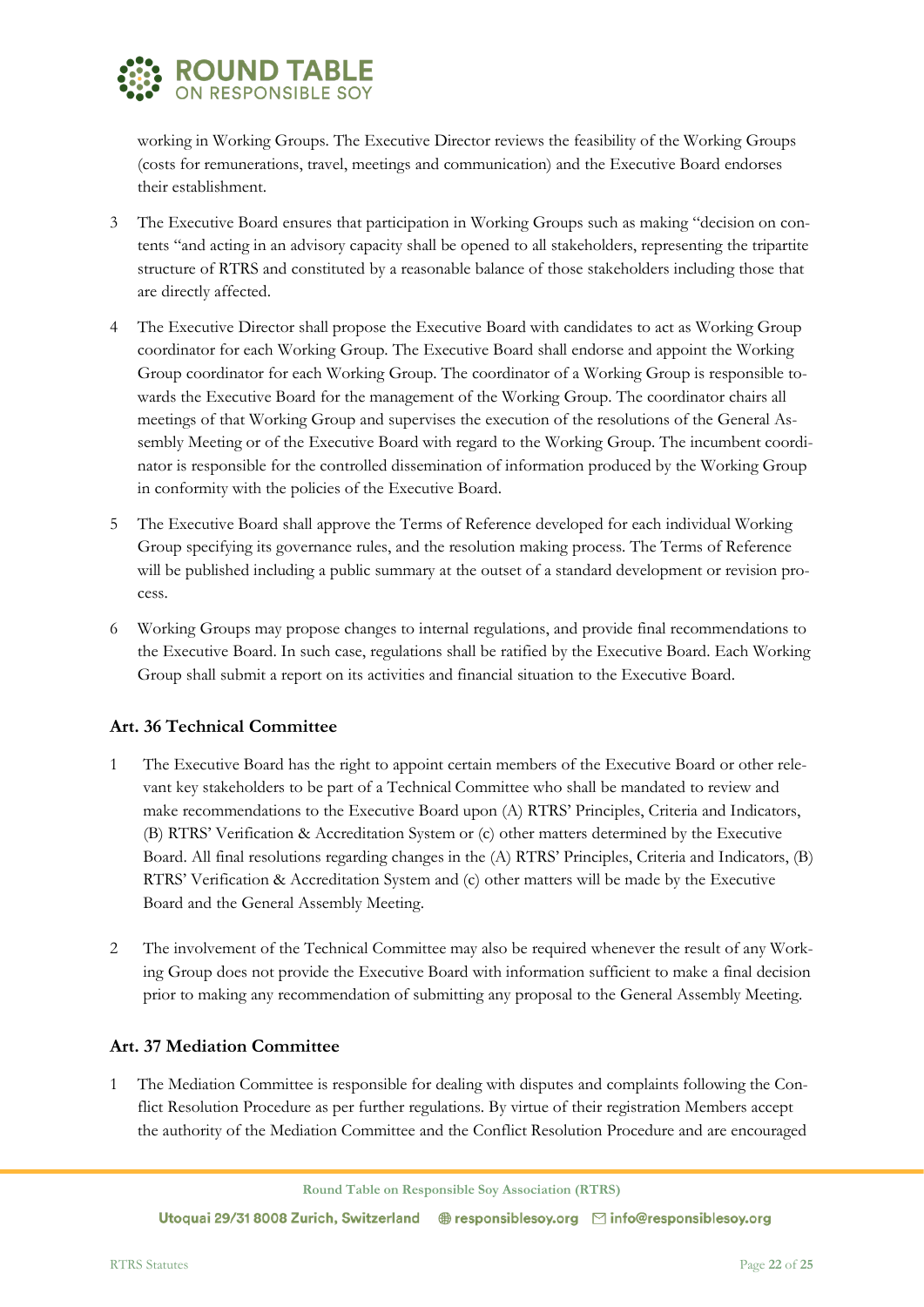

to seek amicable settlement in any dispute that may arise.

- 2 The Mediation Committee will not mediate in any other dispute outside the scope of the RTRS Statutes and further regulations, Principles, Criteria and Indicators and Verification and Accreditation System.
- 3 Complaints shall be filed with the RTRS Secretariat which decides whether a complaint falls within the remit of the Mediation Committee and, if so, will try to arrange an amicable settlement between the parties concerned.
- 4 The Mediation Committee will be elected within the members of the Executive Board and should be composed of one representative per constituency.

## <span id="page-22-0"></span>**VI. Finances**

#### <span id="page-22-1"></span>**Art. 38 Assets**

The assets of RTRS are

- membership fee;
- surplus;
- donations and legates;
- other contributions; and
- other income.

## <span id="page-22-2"></span>**Art. 39 Membership Fee**

- 1 Members will pay an annual membership fee. The Executive Board determines the amount of the membership fee and all other dues of the Members, as well as the method of payment and submits them to the approval of the General Assembly Meeting.
- 2 The amount of the membership fee may vary between categories of Members as well as constituencies and size of operation of the Members.
- 3 The Executive Board reviews the amount, scaling and payment method of membership fee on an annual basis and submits its proposal to the approval of the General Assembly Meeting.
- 4 Each Ordinary General Assembly Meeting shall include a resolution on the membership fee which will be disclosed in writing to the Members within twenty (20) calendar days after the General Assembly Meeting.
- 5 The Executive Board is empowered to reduce the membership fee in particular cases if the Member or a party requesting to become a Member is not able to provide for the membership fee.
- 6 The current annual membership fee is: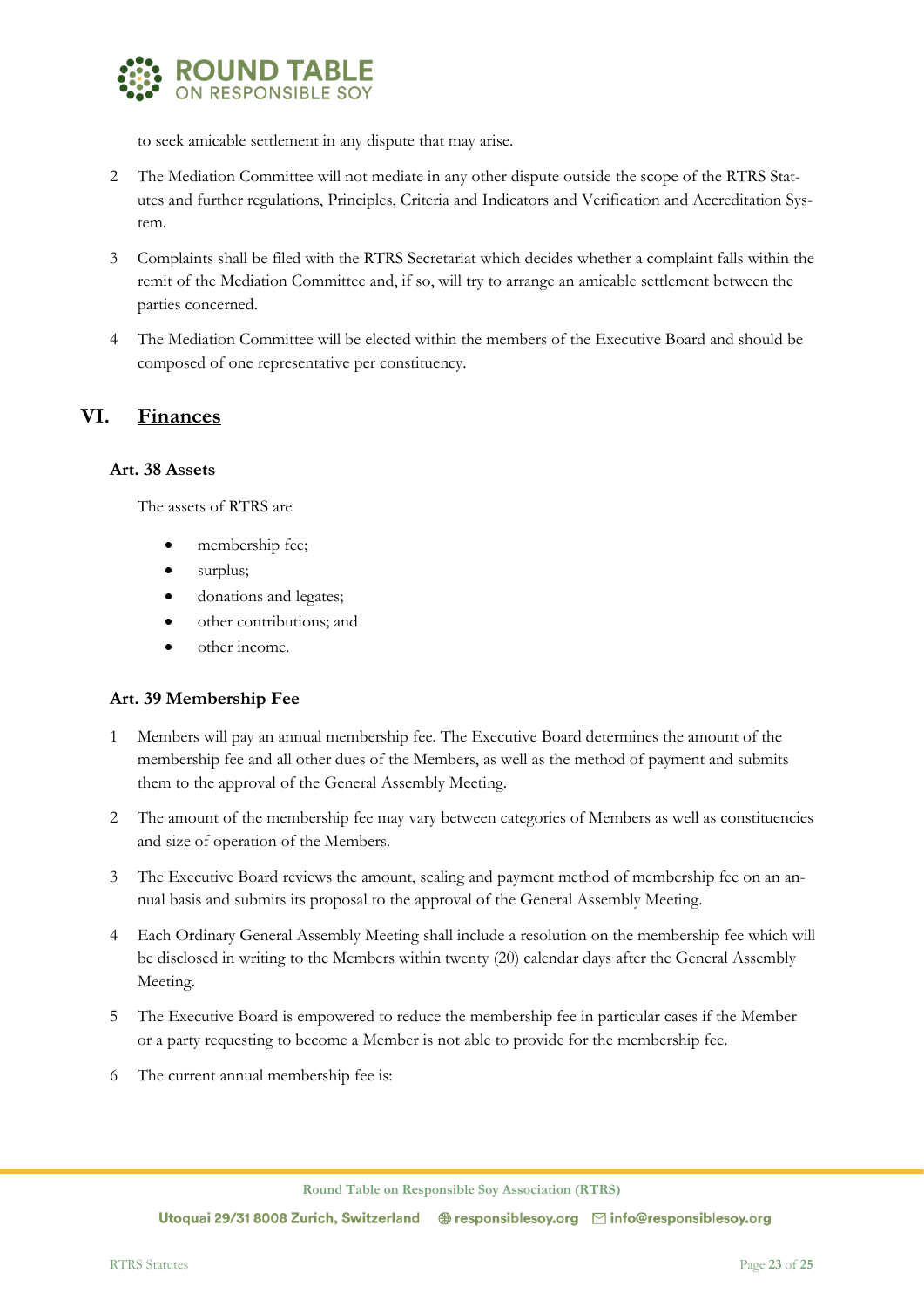

| Producers                                                                                                             | <b>EUR 2,500</b> |
|-----------------------------------------------------------------------------------------------------------------------|------------------|
| $> 10,000$ ha                                                                                                         |                  |
| Industry, Trade and Finance (companies)                                                                               | <b>EUR 2,500</b> |
| Civil Society Organizations (Internationals + EUR 2,500<br>developed country $1 +$ annual budget over<br>EUR 250,000) |                  |
| All others                                                                                                            | <b>EUR 250</b>   |
|                                                                                                                       |                  |

- 7 The membership fee can be reduced or completely waived. Any Member wishing to be released from the obligation of paying a membership fee must disclose its financial situation in a transparent manner to RTRS.
- 8 If the membership fee is six months in arrears the Executive Board may decide to suspend the membership of the Member in question.

## <span id="page-23-0"></span>**Art. 40 Liability**

For any claims whatsoever, RTRS is only liable with its assets. No Member is personally liable for any liabilities of RTRS.

#### <span id="page-23-1"></span>**Art. 41 Members Interests in the Assets of RTRS**

- 1 All interests of each Member in the funds, investments and other assets belonging to RTRS shall immediately cease and terminate if the membership of such Member in RTRS shall terminate, for any reason whatsoever. Membership fees are not reimbursed.
- <span id="page-23-2"></span>2 In the event of such termination, such Member shall have no claim on account of the other Members, or their representatives, or any of them, with regard to the assets of RTRS.

## **VII. Documentation and Communication**

#### <span id="page-23-3"></span>**Art. 42 Publicly Available Documents**

- 1 The minutes of the General Assembly Meeting and the Executive Board meeting will be publicly available on the RTRS Website. Hard copies will be available upon request.
- 2 Technical documentation developed by RTRS will be publicly available on the RTRS Website. Hard copies will be available upon request.